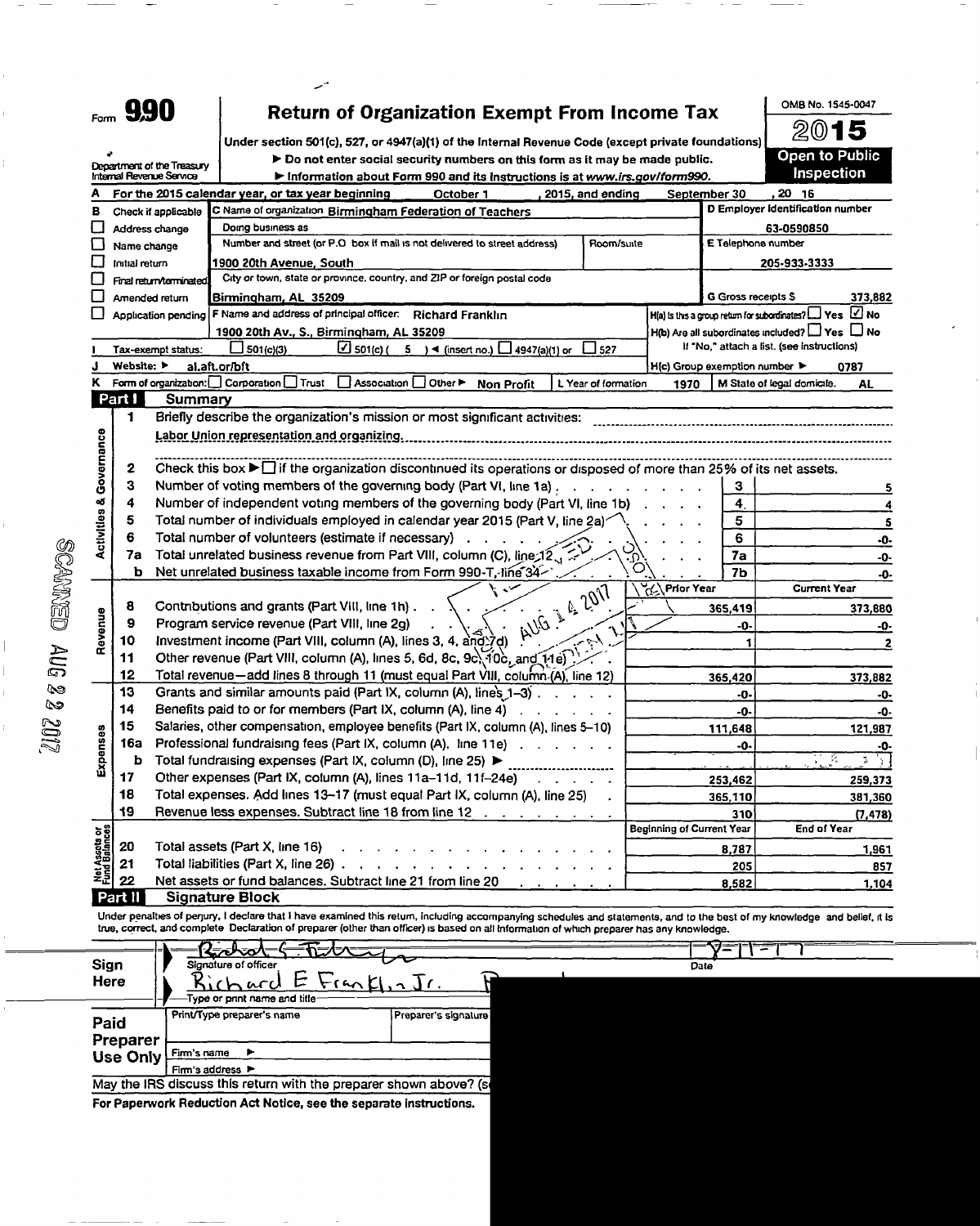|          | Form 990 (2015)<br>Page 2                                                                                                                                                                                                                                                                                                                                                    |
|----------|------------------------------------------------------------------------------------------------------------------------------------------------------------------------------------------------------------------------------------------------------------------------------------------------------------------------------------------------------------------------------|
| Part III | <b>Statement of Program Service Accomplishments</b>                                                                                                                                                                                                                                                                                                                          |
|          | Check if Schedule O contains a response or note to any line in this Part III $\dots \dots \dots \dots$                                                                                                                                                                                                                                                                       |
|          | Briefly describe the organization's mission:                                                                                                                                                                                                                                                                                                                                 |
|          | Labor Union representation and organizing on behalf of members.                                                                                                                                                                                                                                                                                                              |
|          |                                                                                                                                                                                                                                                                                                                                                                              |
| 2        | Did the organization undertake any significant program services during the year which were not listed on the                                                                                                                                                                                                                                                                 |
|          | prior Form 990 or 990-EZ? $\ldots$ $\ldots$ $\ldots$ $\ldots$ $\ldots$ $\ldots$ $\ldots$ $\ldots$ $\ldots$<br>$\Box$ Yes $\Box$ No<br>If "Yes," describe these new services on Schedule O.                                                                                                                                                                                   |
| з        | Did the organization cease conducting, or make significant changes in how it conducts, any program<br>services?<br>$\Box$ Yes $\Box$ No<br>$\mathbf{r}$ , and a set of the set of the set of the set of the set of the set of the set of the set of the set of the set of the set of the set of the set of the set of the set of the set of the set of the set of the set of |
|          | If "Yes," describe these changes on Schedule O.                                                                                                                                                                                                                                                                                                                              |
| 4        | Describe the organization's program service accomplishments for each of its three largest program services, as measured by<br>expenses. Section 501(c)(3) and 501(c)(4) organizations are required to report the amount of grants and allocations to others,<br>the total expenses, and revenue, if any, for each program service reported.                                  |
| 4а       | (Code:                                                                                                                                                                                                                                                                                                                                                                       |
|          |                                                                                                                                                                                                                                                                                                                                                                              |
|          |                                                                                                                                                                                                                                                                                                                                                                              |
|          |                                                                                                                                                                                                                                                                                                                                                                              |
|          |                                                                                                                                                                                                                                                                                                                                                                              |
|          |                                                                                                                                                                                                                                                                                                                                                                              |
|          |                                                                                                                                                                                                                                                                                                                                                                              |
|          |                                                                                                                                                                                                                                                                                                                                                                              |
|          |                                                                                                                                                                                                                                                                                                                                                                              |
| 4Ь.      |                                                                                                                                                                                                                                                                                                                                                                              |
|          |                                                                                                                                                                                                                                                                                                                                                                              |
|          |                                                                                                                                                                                                                                                                                                                                                                              |
|          |                                                                                                                                                                                                                                                                                                                                                                              |
|          |                                                                                                                                                                                                                                                                                                                                                                              |
|          |                                                                                                                                                                                                                                                                                                                                                                              |
|          |                                                                                                                                                                                                                                                                                                                                                                              |
|          |                                                                                                                                                                                                                                                                                                                                                                              |
|          |                                                                                                                                                                                                                                                                                                                                                                              |
|          |                                                                                                                                                                                                                                                                                                                                                                              |
| 4с       | (Code:                                                                                                                                                                                                                                                                                                                                                                       |
|          |                                                                                                                                                                                                                                                                                                                                                                              |
|          |                                                                                                                                                                                                                                                                                                                                                                              |
|          |                                                                                                                                                                                                                                                                                                                                                                              |
|          |                                                                                                                                                                                                                                                                                                                                                                              |
|          |                                                                                                                                                                                                                                                                                                                                                                              |
|          |                                                                                                                                                                                                                                                                                                                                                                              |
|          |                                                                                                                                                                                                                                                                                                                                                                              |
|          |                                                                                                                                                                                                                                                                                                                                                                              |
| 4d       | Other program services (Describe in Schedule O.)                                                                                                                                                                                                                                                                                                                             |
|          | (Expenses \$<br>including grants of \$<br>) (Revenue \$                                                                                                                                                                                                                                                                                                                      |
| 40       | Total program service expenses                                                                                                                                                                                                                                                                                                                                               |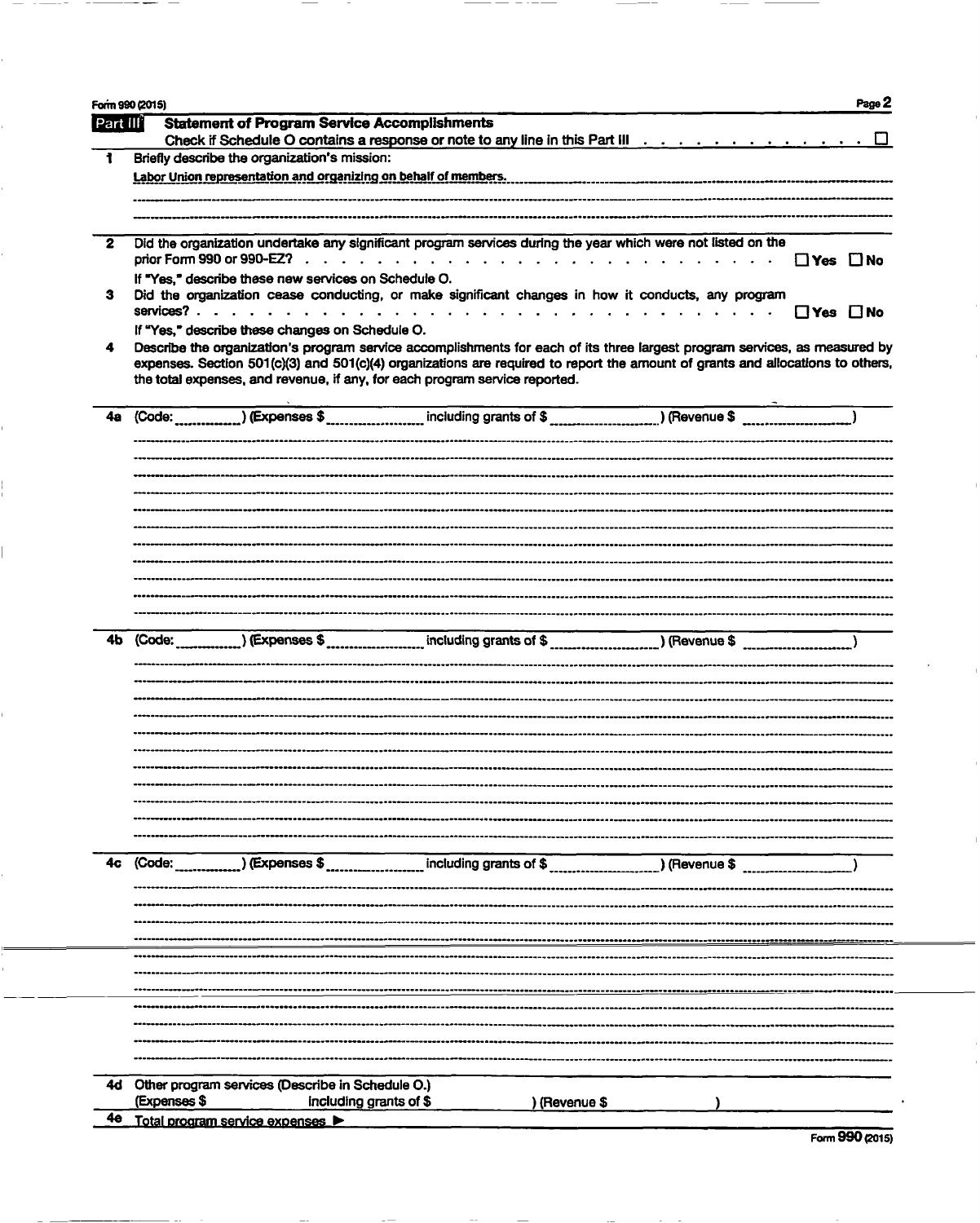Form 990 (2015)  $P$ age  $3$ 

Ĺ

 $\bar{\phantom{a}}$ 

 $\frac{1}{4}$ 

| Part IV | <b>Checklist of Required Schedules</b>                                                                                                                                                                                                                                                                             |                 |     |    |
|---------|--------------------------------------------------------------------------------------------------------------------------------------------------------------------------------------------------------------------------------------------------------------------------------------------------------------------|-----------------|-----|----|
|         |                                                                                                                                                                                                                                                                                                                    |                 | Yes | No |
| 1       | Is the organization described in section 501(c)(3) or 4947(a)(1) (other than a private foundation)? If "Yes,"<br>complete Schedule A.<br>$\mathbf{r}$ , $\mathbf{r}$ , $\mathbf{r}$ , $\mathbf{r}$ , $\mathbf{r}$ , $\mathbf{r}$ , $\mathbf{r}$ , $\mathbf{r}$ , $\mathbf{r}$ , $\mathbf{r}$ , $\mathbf{r}$        | 1               |     |    |
| 2       | Is the organization required to complete Schedule B, Schedule of Contributors (see instructions)?                                                                                                                                                                                                                  | $\mathbf{2}$    |     |    |
| з       | Did the organization engage in direct or indirect political campaign activities on behalf of or in opposition to<br>candidates for public office? If "Yes," complete Schedule C, Part I.                                                                                                                           |                 |     |    |
| 4       | Section 501(c)(3) organizations. Did the organization engage in lobbying activities, or have a section 501(h)                                                                                                                                                                                                      | 3               |     |    |
|         | election in effect during the tax year? If "Yes," complete Schedule C, Part II .<br>and the contract of the contract of the                                                                                                                                                                                        | 4               |     |    |
| 5       | Is the organization a section 501(c)(4), 501(c)(5), or 501(c)(6) organization that receives membership dues,<br>assessments, or similar amounts as defined in Revenue Procedure 98-19? If "Yes," complete Schedule C,<br>$Part III$ $\ldots$ $\ldots$                                                              | 5               |     | ✓  |
| 6       | Did the organization maintain any donor advised funds or any similar funds or accounts for which donors<br>have the right to provide advice on the distribution or investment of amounts in such funds or accounts? If<br>"Yes," complete Schedule D, Part I                                                       | 6               |     | ✔  |
| 7       | Did the organization receive or hold a conservation easement, including easements to preserve open space,<br>the environment, historic land areas, or historic structures? If "Yes," complete Schedule D, Part II                                                                                                  | 7               |     |    |
| 8       | Did the organization maintain collections of works of art, historical treasures, or other similar assets? If "Yes,"<br>complete Schedule D, Part III                                                                                                                                                               | 8               |     |    |
| 9       | Did the organization report an amount in Part X, line 21, for escrow or custodial account liability, serve as a<br>custodian for amounts not listed in Part X; or provide credit counseling, debt management, credit repair, or<br>debt negotiation services? If "Yes," complete Schedule D, Part IV .             | 9               |     | ✔  |
| 10      | Did the organization, directly or through a related organization, hold assets in temporarily restricted<br>endowments, permanent endowments, or quasi-endowments? If "Yes," complete Schedule D, Part V.                                                                                                           | 10              |     |    |
| 11      | If the organization's answer to any of the following questions is "Yes," then complete Schedule D, Parts VI,<br>VII, VIII, IX, or X as applicable.                                                                                                                                                                 | <u>r Wa</u>     | 攥   |    |
|         | a Did the organization report an amount for land, buildings, and equipment in Part X, line 10? If "Yes,"                                                                                                                                                                                                           | 11a             |     |    |
|         | b Did the organization report an amount for investments-other secunties in Part X, line 12 that is 5% or more<br>of its total assets reported in Part X, line 16? If "Yes," complete Schedule D, Part VII                                                                                                          | 11 <sub>b</sub> |     | ✓  |
|         | c Did the organization report an amount for investments-program related in Part X, line 13 that is 5% or more<br>of its total assets reported in Part X, line 16? If "Yes," complete Schedule D, Part VIII                                                                                                         | 11c             |     |    |
|         | d Did the organization report an amount for other assets in Part X, line 15 that is 5% or more of its total assets<br>reported in Part X, line 16? If "Yes," complete Schedule D, Part IX                                                                                                                          | <b>11d</b>      |     |    |
|         | e Did the organization report an amount for other liabilities in Part X, line 25? If "Yes," complete Schedule D, Part X                                                                                                                                                                                            | 11e             |     |    |
|         | f Did the organization's separate or consolidated financial statements for the tax year include a footnote that addresses<br>the organization's liability for uncertain tax positions under FIN 48 (ASC 740)? If "Yes," complete Schedule D, Part X .                                                              | 11f             |     |    |
|         | 12 a Did the organization obtain separate, independent audited financial statements for the tax year? If "Yes," complete<br>Schedule D. Parts XI and XII                                                                                                                                                           | 12a             |     |    |
|         | b Was the organization included in consolidated, independent audited financial statements for the tax year? If<br>"Yes," and if the organization answered "No" to line 12a, then completing Schedule D, Parts XI and XII is optional                                                                               | 12b             |     | ✓  |
| 13      | Is the organization a school described in section 170(b)(1)(A)(ii)? If "Yes," complete Schedule E<br>.                                                                                                                                                                                                             | 13              |     |    |
| 14 a    | Did the organization maintain an office, employees, or agents outside of the United States?<br>$\mathbf{L}=\mathbf{L}+\mathbf{L}$<br>$\sim$                                                                                                                                                                        | <b>14a</b>      |     |    |
|         | b Did the organization have aggregate revenues or expenses of more than \$10,000 from grantmaking,<br>fundraising, business, investment, and program service activities outside the United States, or aggregate<br>foreign investments valued at \$100,000 or more? If "Yes," complete Schedule F, Parts I and IV. |                 |     | ✔  |
| 15      | Did the organization report on Part IX, column (A), line 3, more than \$5,000 of grants or other assistance to or<br>for any foreign organization? If "Yes," complete Schedule F, Parts II and IV                                                                                                                  | <b>14b</b>      |     |    |
| -16-    | -Did-the-organization-report-on-Part-IX <del>,</del> -column-(A) <del>,</del> -line-3 <del>,</del> -more-than-\$5;000-of-aggregate-grants-or-other-                                                                                                                                                                | 15              |     |    |
|         | assistance to or for foreign individuals? If "Yes," complete Schedule F, Parts III and IV.                                                                                                                                                                                                                         | 16              |     | ✔  |
| 17      | Did the organization report a total of more than \$15,000 of expenses for professional fundraising services on<br>Part-IX-column-(A)-lines-6-and-11e?-If-"Yes," complete-Schedule-G-Part I (see instructions) -                                                                                                    | $17^{-}$        |     | ✓  |
| 18      | Did the organization report more than \$15,000 total of fundraising event gross income and contributions on<br>Part VIII, lines 1c and 8a? If "Yes," complete Schedule G, Part II                                                                                                                                  | 18              |     |    |
| 19      | Did the organization report more than \$15,000 of gross income from gaming activities on Part VIII, line 9a?<br>If "Yes," complete Schedule G, Part III (Allegency Alberta Alberta Alberta Alberta Alberta Alberta Alberta Alb                                                                                     | 19              |     | ✓  |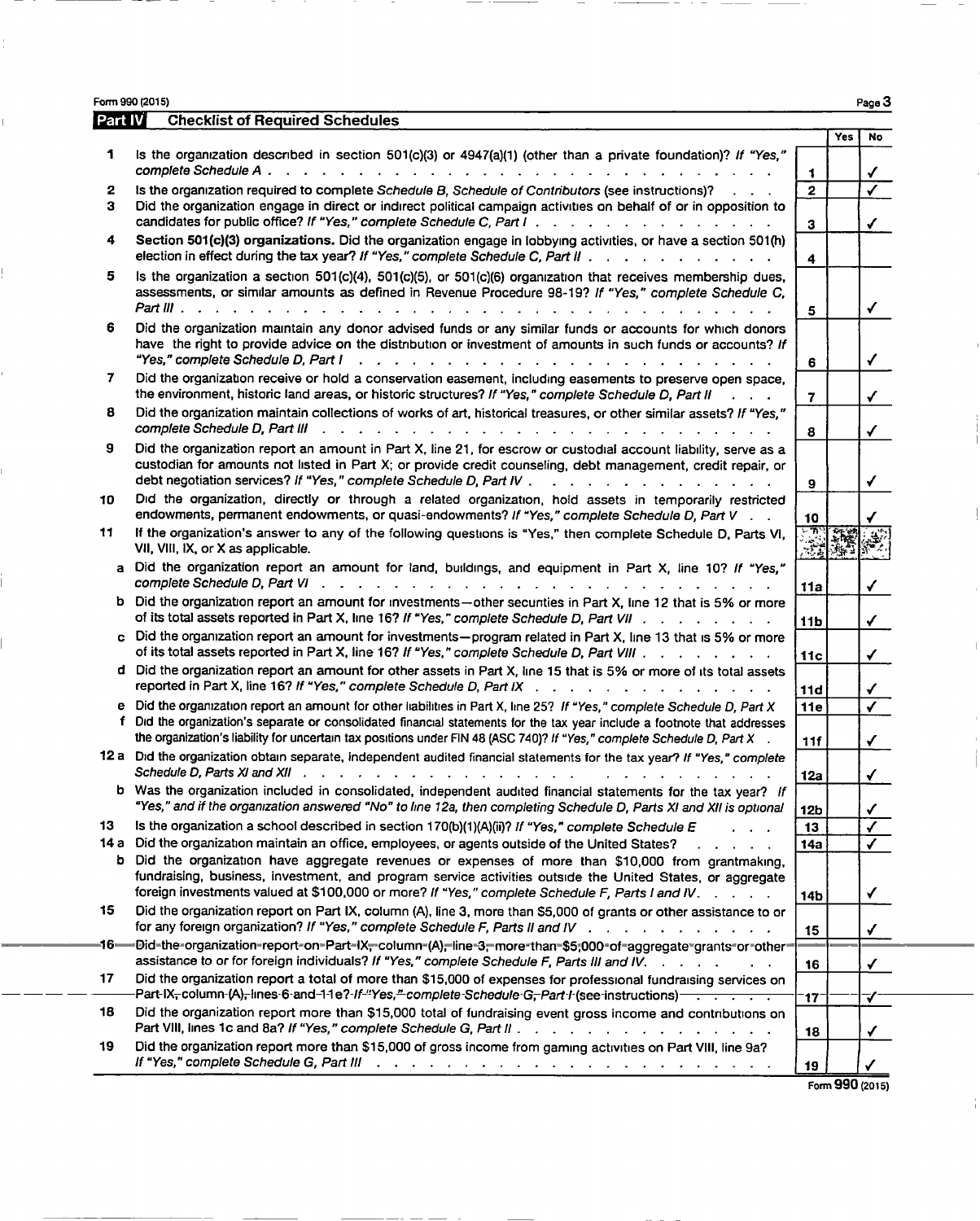Part IV **Checklist of Required Schedules (continued)** Yes No 20 a Did the organization operate one or more hospital facilities? If "Yes," complete Schedule H . . . . . . . . . 20a b If "Yes" to line 20a, did the organization attach a copy of its audited financial statements to this return? . 20b 21 Did the organization report more than \$5,000 of grants or other assistance to any domestic organization or domestic government on Part IX, column (A), line 1? If "Yes," complete Schedule I, Parts I and II . . . . 21 22 Did the organization report more than \$5,000 of grants or other assistance to or for domestic individuals on Part IX, column (A), line 2? If "Yes," complete Schedule I, Parts I and III . . . . . . . . . . . . . . 22 23 Did the organization answer "Yes" to Part VII, Section A, line 3, 4, or 5 about compensation of the organization's current and former officers, directors, trustees, key employees, and highest compensated employees? If Wes," complete Schedule J . . . . . . . . . . . . . . . . . . . . . . 23 3 24a Did the organization have a tax-exempt bond issue with an outstanding principal amount of more than \$100,000 as of the last day of the year, that was issued after December 31, 2002? If "Yes," answer lines 24b through 24d and complete Schedule K. If "No," go to line 25a . . . . . . . . . . . . . . . 24a 3 b Did the organization invest any proceeds of tax-exempt bonds beyond a temporary period exception? . . 24b c Did the organization maintain an escrow account other than a refunding escrow at any time during the year to defease any tax-exempt bonds? . . . . . . . . . . . . . . . . . . . . . . . . 24c 3 d Did the organization act as an "on behalf of" issuer for bonds outstanding at any time during the year? . .  $24d$ <br>25a Section 501(c)(3), 501(c)(4), and 501(c)(29) organizations. Did the organization engage in an excess Section 501(c)(3), 501(c)(4), and 501(c)(29) organizations. Did the organization engage in an excess benefit transaction with a disqualified person during the year? If "Yes," complete Schedule L, Part I . . . . . . . 25a b Is the organization aware that it engaged in an excess benefit transaction with a disqualified person in a prior year, and that the transaction has not been reported on any of the organization's prior Forms 990 or 990-EZ? If "Yes," complete Schedule L, Part <sup>I</sup> . . . . . . . . . . . . . . . . . . . . . . . . 25b 26 Did the organization report any amount on Part X, line 5, 6, or 22 for receivables from or payables to any current or former officers, directors, trustees, key employees, highest compensated employees, or disqualified persons? If "Yes," complete Schedule L, Part tl . . . . . . . . . . . . . . . . 26 3 27 Did the organization provide a grant or other assistance to an officer, director, trustee, key employee, substantial contributor or employee thereof, a grant selection committee member, or to a 35% controlled entity or family member of any of these persons? If "Yes," complete Schedule L, Part III . . . . . . . . 27 28 Was the organization a party to a business transaction with one of the following parties (see Schedule L, Part IV instructions for applicable filing thresholds, conditions, and exceptions): a A current or former officer, director, trustee, or key employee? If "Yes," complete Schedule L, Part IV . . 28a b A family member of a current or former officer, director, trustee, or key employee? If "Yes," complete Schedule L, Part 1V . . . . . . . . . . . . . . . . . . . . . . . . . . . . . 28b 3 c An entity of which a current or former officer, director, trustee, or key employee (or a family member thereof) was an officer, director, trustee, or direct or indirect owner? If "Yes," complete Schedule L, Part IV . . . . 28c 29 Did the organization receive more than \$25,000 in non-cash contributions? If "Yes," complete Schedule M  $\boxed{29}$ <br>30 Did the organization receive contributions of art, bistorical treasures, or other similar assets, or q Did the organization receive contributions of art, historical treasures, or other similar assets, or qualified conservation contributions? If "Yes," complete Schedule M  $\ldots$  . . . . . . . . . . . . . . . . 30 31 Did the organization liquidate, terminate, or dissolve and cease operations? If "Yes," complete Schedule N, Partl . . . . . . . . . . . . . . . . . . . . . . . . . . . . . . . . . . <sup>31</sup> 3 32 Did the organization sell, exchange, dispose of, or transfer more than 25% of its net assets? If "Yes," complete Schedule N, Part <sup>11</sup> . . . . . . . . . . . . . . . . . . . . . . . . . . 32 3 33 Did the organization own 100% of an entity disregarded as separate from the organization under Regulations sections 301.7701-2 and 301.7701-3? If "Yes," complete Schedule R, Part I . . . . . . . . . . . . . . 33 34 Was the organization related to any tax-exempt or taxable entity? If "Yes," complete Schedule R, Part II, III, or 1V, and Part V, line <sup>1</sup> . . . . . . . . . . . . . . . . . . . . . . . . . . . . 34 3 35a Did the organization have a controlled entity within the meaning of section 512(b)(13)? . . . . . . . . . . . 35a<br>  $\rightarrow$  b=If="Yes"=to=line=35a=did=the=organization=receive=any=payment=from=or=engage=in=any=transaction controlled entity within the meaning of section 512(b)(13)? If "Yes," complete Schedule R, Part V, line 2.  $35<sub>b</sub>$ 36 Section 501(c)(3) organizations. Did the organization make any transfers to an exempt non-chantable related-organization?-If-"Yes;"-complete Schedule-R,-Part-V,-line-2 . . . . . . . . . . . . . . . . . 36 37 Did the organization conduct more than 5% of its activities through an entity that is not <sup>a</sup> related organization and that is treated as a partnership for federal income tax purposes? If "Yes," complete Schedule R, Part VI . . . . . . . . . . . . . . . . . . . . . . . . . . . . . . . . . .  $37$  |  $\sqrt{}$ 38 Did the organization complete Schedule O and provide explanations in Schedule O for Part VI, lines 11b and 19? Note. All Form 990 filers are required to complete Schedule 0. 38.

Form 990 (2015) Page

Form 990 (2015)

Page 4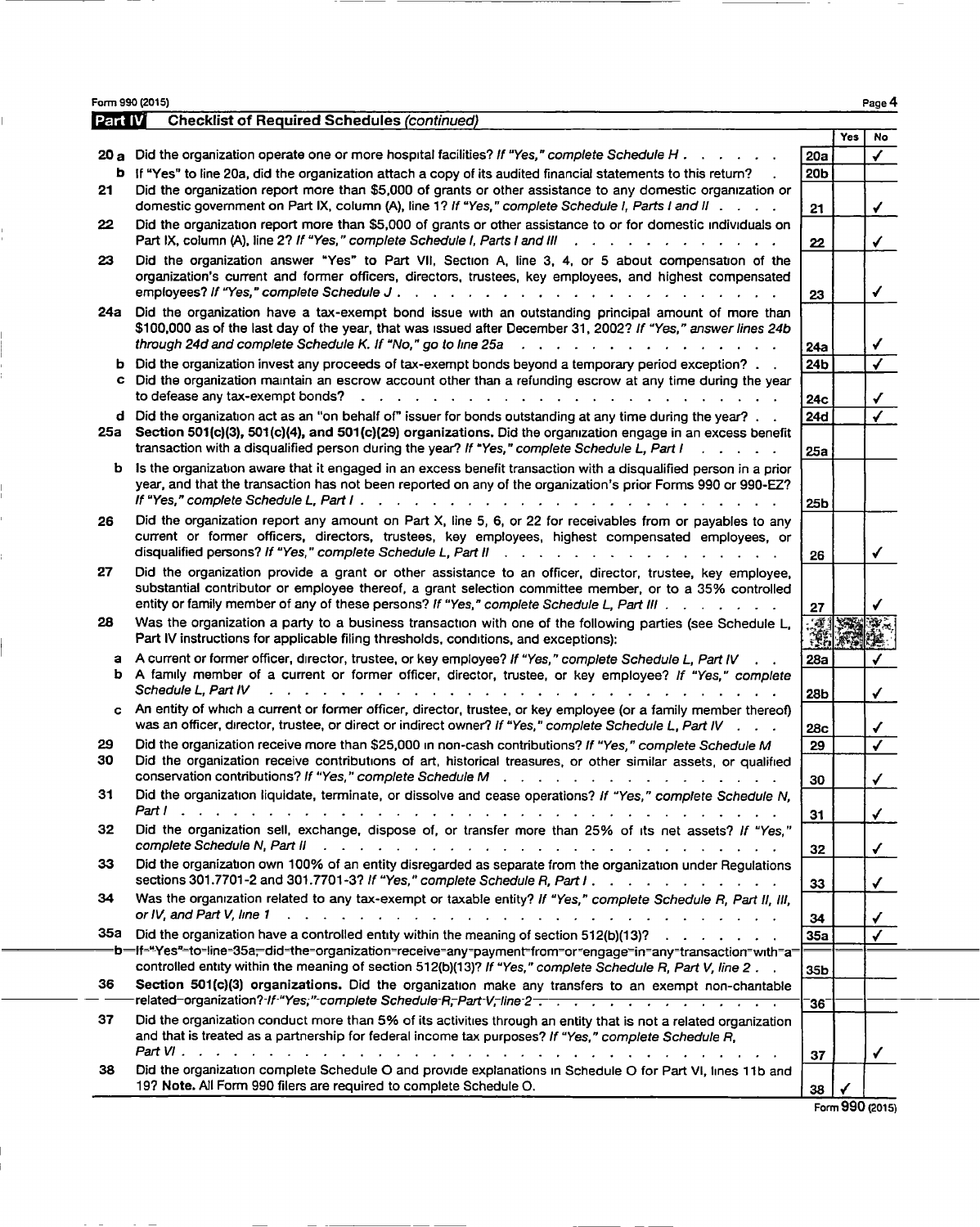|              | Form 990 (2015)                                                                                                                                                                                                                   |                   | Page 5               |
|--------------|-----------------------------------------------------------------------------------------------------------------------------------------------------------------------------------------------------------------------------------|-------------------|----------------------|
| Part V       | <b>Statements Regarding Other IRS Filings and Tax Compliance</b>                                                                                                                                                                  |                   |                      |
|              | Check if Schedule O contains a response or note to any line in this Part $V \cdot \cdot \cdot$ .                                                                                                                                  |                   |                      |
|              |                                                                                                                                                                                                                                   |                   | Yes<br>No            |
| 1a           | Enter the number reported in Box 3 of Form 1096. Enter -0- if not applicable<br>1a<br>61                                                                                                                                          |                   |                      |
| ь            | 1 <sub>b</sub><br>Enter the number of Forms W-2G included in line 1a. Enter -0- if not applicable.<br>-0-                                                                                                                         |                   |                      |
| c            | Did the organization comply with backup withholding rules for reportable payments to vendors and<br>reportable gaming (gambling) winnings to prize winners? $\ldots$ ,                                                            |                   | $\blacktriangledown$ |
|              | 2a Enter the number of employees reported on Form W-3, Transmittal of Wage and Tax                                                                                                                                                | 1c                |                      |
|              | Statements, filed for the calendar year ending with or within the year covered by this return<br>2а                                                                                                                               |                   |                      |
|              | b If at least one is reported on line 2a, did the organization file all required federal employment tax returns?                                                                                                                  | 2b                |                      |
|              | Note. If the sum of lines 1a and 2a is greater than 250, you may be required to e-file (see instructions).                                                                                                                        |                   |                      |
| за           | Did the organization have unrelated business gross income of \$1,000 or more during the year?<br>$\mathcal{L}^{\text{max}}$ and $\mathcal{L}^{\text{max}}$                                                                        | За                | ✔                    |
| b            | If "Yes," has it filed a Form 990-T for this year? If "No" to line 3b, provide an explanation in Schedule O . $\,$ .                                                                                                              | Зb                |                      |
| 4а           | At any time during the calendar year, did the organization have an interest in, or a signature or other authority                                                                                                                 |                   |                      |
|              | over, a financial account in a foreign country (such as a bank account, securities account, or other financial                                                                                                                    |                   |                      |
|              | account)?<br>$\mathbf{L} = \mathbf{L} \times \mathbf{L}$<br>the contract of the contract of the contract of the contract of                                                                                                       | 4а                | ✔                    |
|              | <b>b</b> If "Yes," enter the name of the foreign country:                                                                                                                                                                         |                   |                      |
|              | See instructions for filing requirements for FinCEN Form 114, Report of Foreign Bank and Financial Accounts                                                                                                                       |                   |                      |
|              | (FBAR).                                                                                                                                                                                                                           |                   |                      |
| 5а<br>b      | Was the organization a party to a prohibited tax shelter transaction at any time during the tax year?<br>Did any taxable party notify the organization that it was or is a party to a prohibited tax shelter transaction?         | 5a                | ✔                    |
| c            | If "Yes" to line 5a or 5b, did the organization file Form 8886-T?                                                                                                                                                                 | 5b<br>5c          |                      |
| 6а           | Does the organization have annual gross receipts that are normally greater than \$100,000, and did the                                                                                                                            |                   |                      |
|              | organization solicit any contributions that were not tax deductible as charitable contributions?                                                                                                                                  | 6а                | ✓                    |
|              | b If "Yes," did the organization include with every solicitation an express statement that such contributions or                                                                                                                  |                   |                      |
|              | gifts were not tax deductible?                                                                                                                                                                                                    | 6b                |                      |
| 7            | Organizations that may receive deductible contributions under section 170(c).                                                                                                                                                     |                   |                      |
| a            | Did the organization receive a payment in excess of \$75 made partly as a contribution and partly for goods                                                                                                                       |                   |                      |
|              | and services provided to the payor?.<br>the contract of the contract of the contract of the contract of the contract of the contract of the contract of                                                                           | 7a                |                      |
| ь            | If "Yes," did the organization notify the donor of the value of the goods or services provided?                                                                                                                                   | 7 <sub>b</sub>    |                      |
| c            | Did the organization sell, exchange, or otherwise dispose of tangible personal property for which it was                                                                                                                          |                   |                      |
|              | required to file Form 8282? $\ldots$ $\ldots$ $\ldots$ $\ldots$ $\ldots$ $\ldots$ $\ldots$ $\ldots$ $\ldots$                                                                                                                      | 7с                |                      |
| d            | If "Yes," indicate the number of Forms 8282 filed during the year enter-<br><b>7d</b>                                                                                                                                             | $\sim$ $\sim$     |                      |
| е<br>f       | Did the organization receive any funds, directly or indirectly, to pay premiums on a personal benefit contract?<br>Did the organization, during the year, pay premiums, directly or indirectly, on a personal benefit contract? . | 7е<br>7f          |                      |
| $\mathbf{g}$ | If the organization received a contribution of qualified intellectual property, did the organization file Form 8899 as required?                                                                                                  | 7g                |                      |
| h            | If the organization received a contribution of cars, boats, airplanes, or other vehicles, did the organization file a Form 1098-C?                                                                                                | 7h                |                      |
| 8            | Sponsoring organizations maintaining donor advised funds. Did a donor advised fund maintained by the                                                                                                                              |                   |                      |
|              | sponsoring organization have excess business holdings at any time during the year?.                                                                                                                                               | 8                 |                      |
| 9            | Sponsoring organizations maintaining donor advised funds.                                                                                                                                                                         |                   |                      |
| a            | Did the sponsoring organization make any taxable distributions under section 4966?                                                                                                                                                | 9a                |                      |
| b            | Did the sponsoring organization make a distribution to a donor, donor advisor, or related person?                                                                                                                                 | 9b                |                      |
| 10           | Section 501(c)(7) organizations. Enter:                                                                                                                                                                                           |                   |                      |
| а            | Initiation fees and capital contributions included on Part VIII, line 12<br>10a                                                                                                                                                   |                   |                      |
| b            | Gross receipts, included on Form 990, Part VIII, line 12, for public use of club facilities<br>10b                                                                                                                                |                   |                      |
| 11<br>а      | Section 501(c)(12) organizations. Enter:<br>Gross income from members or shareholders.                                                                                                                                            |                   |                      |
| b            | 11a<br>Gross income from other sources (Do not net amounts due or paid to other sources                                                                                                                                           |                   |                      |
|              | against-amounts-due-or-received-from-them-) - - - - - - - - - - - - - - - - - -<br>ᠯᠯ᠋ᡖ                                                                                                                                           |                   |                      |
| 12a          | Section 4947(a)(1) non-exempt charitable trusts. Is the organization filing Form 990 in lieu of Form 1041?                                                                                                                        | 12a               |                      |
| b            | If "Yes," enter the amount of tax-exempt interest received or accrued during the year.<br>12 <sub>b</sub>                                                                                                                         |                   |                      |
| 13           | Section 501(c)(29) qualified nonprofit health insurance issuers.                                                                                                                                                                  |                   |                      |
| a            | Is the organization licensed to issue qualified health plans in more than one state?                                                                                                                                              | 13a               |                      |
|              | Note. See the instructions for additional information the organization must report on Schedule O.                                                                                                                                 |                   |                      |
| b            | Enter the amount of reserves the organization is required to maintain by the states in which<br>the organization is licensed to issue qualified health plans                                                                      |                   |                      |
|              | 13 <sub>b</sub><br>Enter the amount of reserves on hand                                                                                                                                                                           |                   |                      |
| c            | <b>Contract Contract</b><br>13 <sub>c</sub><br>Did the organization receive any payments for indoor tanning services during the tax year?.                                                                                        |                   |                      |
| 14a          | b If "Yes," has it filed a Form 720 to report these payments? If "No," provide an explanation in Schedule O                                                                                                                       | 14a<br><b>14b</b> | ✔                    |
|              |                                                                                                                                                                                                                                   |                   |                      |

Form 990 (2015)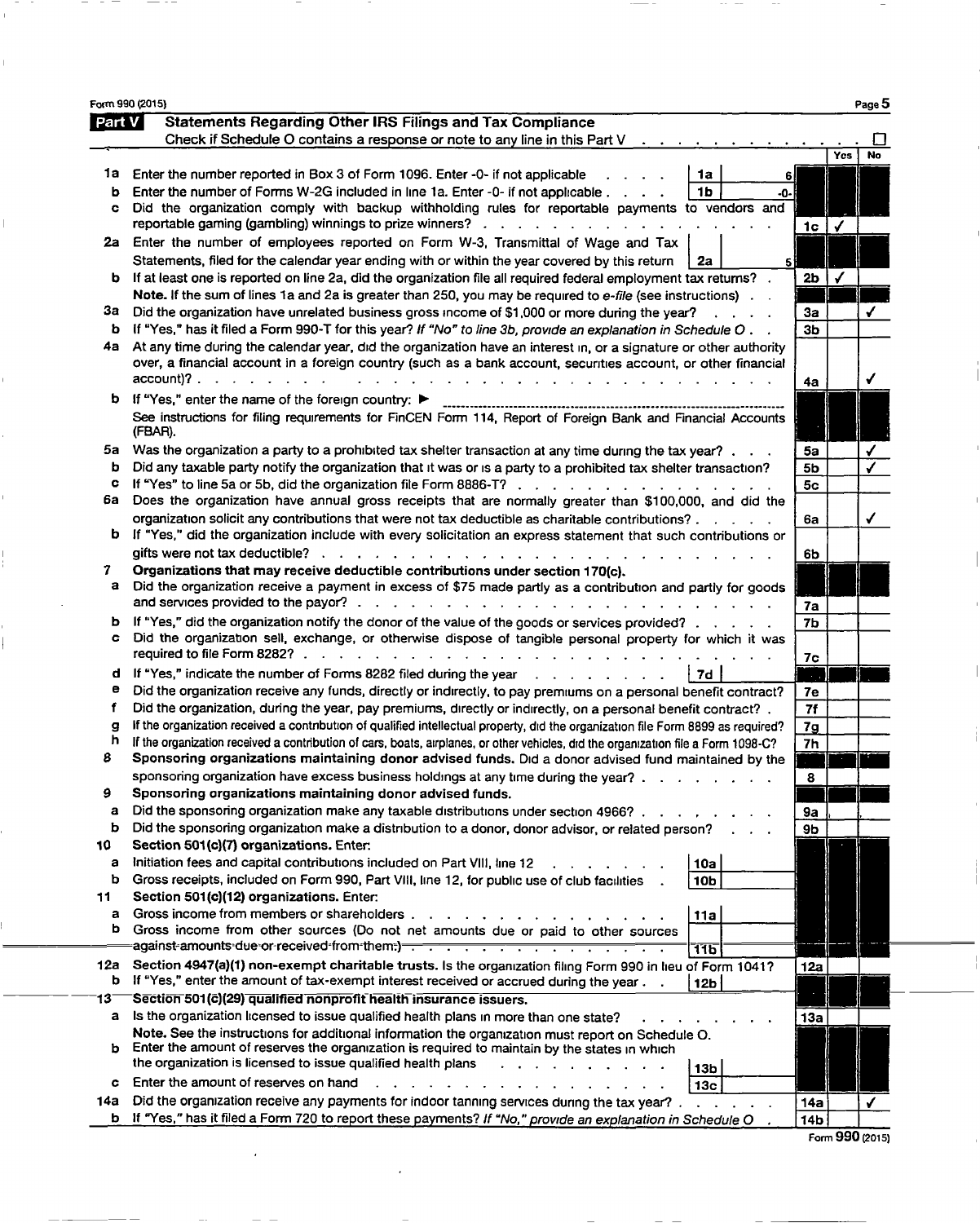|          | Form 990 (2015)                                                                                                                                                                                                                                                                                                                                                                                           |    |                 |              | Page 6       |
|----------|-----------------------------------------------------------------------------------------------------------------------------------------------------------------------------------------------------------------------------------------------------------------------------------------------------------------------------------------------------------------------------------------------------------|----|-----------------|--------------|--------------|
| Part Vi  | Governance, Management, and Disclosure For each "Yes" response to lines 2 through 7b below, and for a "No"                                                                                                                                                                                                                                                                                                |    |                 |              |              |
|          | response to line 8a, 8b, or 10b below, describe the circumstances, processes, or changes in Schedule O. See instructions.                                                                                                                                                                                                                                                                                 |    |                 |              |              |
|          | Check if Schedule O contains a response or note to any line in this Part VI $\cdots$ $\cdots$ $\cdots$ $\cdots$                                                                                                                                                                                                                                                                                           |    |                 |              | ☑            |
|          | <b>Section A. Governing Body and Management</b>                                                                                                                                                                                                                                                                                                                                                           |    |                 | Yes          |              |
|          | 1a Enter the number of voting members of the governing body at the end of the tax year.                                                                                                                                                                                                                                                                                                                   | 1a |                 |              | No           |
|          | If there are material differences in voting rights among members of the governing body, or                                                                                                                                                                                                                                                                                                                |    |                 |              |              |
|          | if the governing body delegated broad authority to an executive committee or similar                                                                                                                                                                                                                                                                                                                      |    |                 |              |              |
|          | committee, explain in Schedule O.                                                                                                                                                                                                                                                                                                                                                                         |    |                 |              |              |
| b        | Enter the number of voting members included in line 1a, above, who are independent                                                                                                                                                                                                                                                                                                                        | 1b |                 |              |              |
| 2        | Did any officer, director, trustee, or key employee have a family relationship or a business relationship with<br>any other officer, director, trustee, or key employee?<br>a construction of the construction of the construction of the construction of the construction of the construction of the construction of the construction of the construction of the construction of the construction of the |    | 2               |              |              |
| з        | Did the organization delegate control over management duties customarily performed by or under the direct<br>supervision of officers, directors, or trustees, or key employees to a management company or other person?                                                                                                                                                                                   |    | 3               |              |              |
| 4        | Did the organization make any significant changes to its governing documents since the prior Form 990 was filed?                                                                                                                                                                                                                                                                                          |    | 4               |              |              |
| 5        | Did the organization become aware dunng the year of a significant diversion of the organization's assets?.                                                                                                                                                                                                                                                                                                |    | 5               |              |              |
| 6        |                                                                                                                                                                                                                                                                                                                                                                                                           |    | 6               | $\checkmark$ |              |
| 7a       | Did the organization have members, stockholders, or other persons who had the power to elect or appoint<br>one or more members of the governing body?<br>and the company of the company of the company of the company of the company of the company of the company of the company of the company of the company of the company of the company of the company of the company of the comp                   |    | 7а              | ✔            |              |
| ь        | Are any governance decisions of the organization reserved to (or subject to approval by) members,                                                                                                                                                                                                                                                                                                         |    | 7b              |              |              |
| 8        | Did the organization contemporaneously document the meetings held or written actions undertaken during<br>the year by the following:                                                                                                                                                                                                                                                                      |    |                 |              |              |
| а        | The governing body?.<br>and the contract of the contract of the contract of the                                                                                                                                                                                                                                                                                                                           |    | 8а              |              |              |
| b        | Each committee with authority to act on behalf of the governing body?<br>and the state of the state of the state of the state of the state of the state of the state of the state of the                                                                                                                                                                                                                  |    | 8Ь              |              |              |
| 9        | is there any officer, director, trustee, or key employee listed in Part VII, Section A, who cannot be reached at                                                                                                                                                                                                                                                                                          |    | 9               |              | ✔            |
|          | Section B. Policies (This Section B requests information about policies not required by the Internal Revenue Code.                                                                                                                                                                                                                                                                                        |    |                 |              |              |
|          |                                                                                                                                                                                                                                                                                                                                                                                                           |    |                 | <b>Yes</b>   | No           |
| 10a<br>b | Did the organization have local chapters, branches, or affiliates?<br>If "Yes," did the organization have written policies and procedures governing the activities of such chapters,                                                                                                                                                                                                                      |    | 10a             |              | $\checkmark$ |
|          | affiliates, and branches to ensure their operations are consistent with the organization's exempt purposes?                                                                                                                                                                                                                                                                                               |    | 10 <sub>b</sub> |              |              |
| 11a      | Has the organization provided a complete copy of this Form 990 to all members of its governing body before filing the form?                                                                                                                                                                                                                                                                               |    | 11a             |              |              |
| b        | Describe in Schedule O the process, if any, used by the organization to review this Form 990.                                                                                                                                                                                                                                                                                                             |    |                 |              | 深深影像         |
| 12a      | Did the organization have a written conflict of interest policy? If "No," go to line 13                                                                                                                                                                                                                                                                                                                   |    | 12a             |              | ✔            |
| ь        | Were officers, directors, or trustees, and key employees required to disclose annually interests that could give rise to conflicts?                                                                                                                                                                                                                                                                       |    | 12b             |              |              |
| c        | Did the organization regularly and consistently monitor and enforce compliance with the policy? If "Yes,"<br>describe in Schedule O how this was done .<br>the contract of the contract of the contract of the contract of the contract of the contract of the contract of                                                                                                                                |    | 12c             |              |              |
| 13       | Did the organization have a written whistleblower policy?.                                                                                                                                                                                                                                                                                                                                                |    | 13              |              |              |
| 14       | Did the organization have a written document retention and destruction policy?                                                                                                                                                                                                                                                                                                                            |    | 14              |              |              |
| 15       | Did the process for determining compensation of the following persons include a review and approval by<br>independent persons, comparability data, and contemporaneous substantiation of the deliberation and decision?                                                                                                                                                                                   |    | 美好              |              |              |
| a        | The organization's CEO, Executive Director, or top management official response to the context of the context of the organization's CEO, Executive Director, or to promote management of the context of the context of the con                                                                                                                                                                            |    | <b>15a</b>      |              |              |
| b        |                                                                                                                                                                                                                                                                                                                                                                                                           |    | 15 <sub>b</sub> |              |              |
|          | If "Yes" to line 15a or 15b, describe the process in Schedule O (see instructions).                                                                                                                                                                                                                                                                                                                       |    |                 |              |              |
| 16а      | Did the organization invest in, contribute assets to, or participate in a joint venture or similar arrangement<br>with a taxable entity during the year?.<br>and a series of the contract of the contract of the contract of the contract of the contract of the contract of                                                                                                                              |    | 16a             |              |              |
|          | b If "Yes," did the organization follow a written policy or procedure requiring the organization to evaluate its<br>participation-in-joint-venture-arrangements-under-applicable-federal-tax-law, and take steps to safeguard the                                                                                                                                                                         |    | 满<br>医细胞性的      |              |              |
|          | organization's exempt status with respect to such arrangements?                                                                                                                                                                                                                                                                                                                                           |    | 16b             |              |              |
| 17–      | <b>Section C. Disclosure</b><br>List the states with which a copy of this Form 990 is required to be filed <b>by</b> n/a                                                                                                                                                                                                                                                                                  |    |                 |              |              |
| 18       | Section 6104 requires an organization to make its Forms 1023 (or 1024 if applicable), 990, and 990-T (Section 501(c)(3)s only)<br>available for public inspection. Indicate how you made these available. Check all that apply.                                                                                                                                                                           |    |                 |              |              |
|          | $\Box$ Own website<br>$\Box$ Another's website<br>$\Box$ Upon request<br>$\Box$ Other (explain in Schedule O)                                                                                                                                                                                                                                                                                             |    |                 |              |              |
| 19       | Describe in Schedule O whether (and if so, how) the organization made its governing documents, conflict of interest policy, and<br>financial statements available to the public during the tax year.                                                                                                                                                                                                      |    |                 |              |              |
| 20       | State the name, address, and telephone number of the person who possesses the organization's books and records:                                                                                                                                                                                                                                                                                           |    |                 |              |              |
|          | Janice Littleton, 1900 20h Avenue, South, Bırmingham, AL 35209 Telephone 205-933-3333                                                                                                                                                                                                                                                                                                                     |    |                 |              |              |

 $\cdots$ 

--

— ———<del>——</del>——————

L

ŀ.

 $\overline{\phantom{m}}$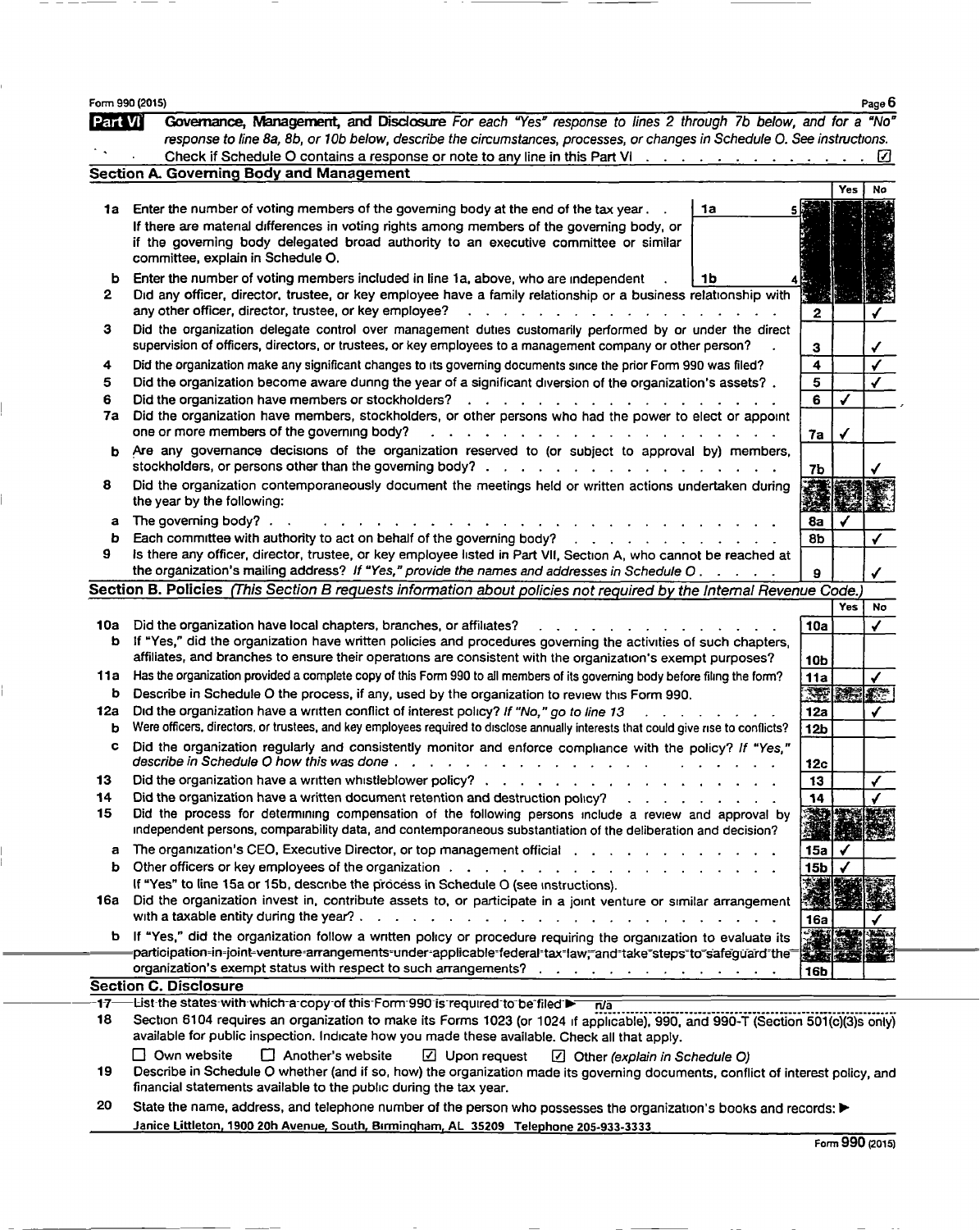## Form 090 (2015) Page 7

Form 990 (2015)<br>**Detail Mill** Compensation of Officers, Directors, Trustees, Key Employees, Highest Compensated Employees, and Independent Contractors

Check if Schedule O contains a response or note to any line in this Part VII. Section A Officers, Directors, Trustees, Key Employees, and Highest Compensated Employees

1a Complete this table for all persons required to be listed. Report compensation for the calendar year ending with or within the organization's tax year.

• List all of the organization's current officers, directors, trustees (whether individuals or organizations), regardless of amount of compensation. Enter -0- in columns (D), (E), and (F) if no compensation was paid.

• List all of the organization's current key employees, if any. See instructions for definition of "key employee."

• List the organization's five current highest compensated employees (other than an officer, director, trustee, or key employee) who received reportable compensation (Box 5 of Form W-2 and/or Box 7 of Form 1099-MISC) of more than \$100,000 from the organization and any related organizations.

• List all of the organization's former officers, key employees, and highest compensated employees who received more than \$100,000 of reportable compensation from the organization and any related organizations.

• List all of the organization's former directors or trustees that received, in the capacity as a former director or trustee of the organization, more than \$10,000 of reportable compensation from the organization and any related organizations.

List persons in the following order individual trustees or directors; institutional trustees; officers; key employees; highest compensated employees; and former such persons.

 $\Box$  Check this box if neither the organization nor any related organization compensated any current officer, director, or trustee.

| ω<br>Name and Title                                                               | (B)<br>Average<br>hours per<br>week (list any<br>hours for<br>related<br>organizations<br>below dotted<br>line) | Individual trustee<br>  or director | Institutional trustee | Position<br><b>Officer</b> | (C)<br>Key employee | (do not check more than one<br>box, unless person is both an<br>officer and a director/trustee)<br>Highest compensated<br>employee | Former | (D)<br>Reportable<br>compensation<br>from<br>the<br>organization<br> W-2/1099-MISC) | œ<br>Reportable<br>compensation from<br>related<br>organizations<br>(W-2/1099-MISC) | (F)<br>Estimated<br>amount of<br>other<br>compensation<br>from the<br>organization<br>and related<br>organizations |
|-----------------------------------------------------------------------------------|-----------------------------------------------------------------------------------------------------------------|-------------------------------------|-----------------------|----------------------------|---------------------|------------------------------------------------------------------------------------------------------------------------------------|--------|-------------------------------------------------------------------------------------|-------------------------------------------------------------------------------------|--------------------------------------------------------------------------------------------------------------------|
| (1) Richard Franklin, President<br>1900 20th Avenue, S., Birmingham, AL 35209     | 50                                                                                                              |                                     |                       | √                          |                     |                                                                                                                                    |        |                                                                                     | -0-                                                                                 |                                                                                                                    |
|                                                                                   | $\overline{2}$                                                                                                  |                                     |                       |                            |                     |                                                                                                                                    |        | 43,512                                                                              |                                                                                     | -0-                                                                                                                |
| (2) Rhonda Coman=Shaheed, Treasurer<br>1900 20th Avenue, S., Birmingham, AL 35209 |                                                                                                                 |                                     |                       | √                          |                     |                                                                                                                                    |        | -0-                                                                                 | -0-                                                                                 | -0-                                                                                                                |
| (3) Sydney Warren, Secretary                                                      | $\mathbf{z}$                                                                                                    |                                     |                       |                            |                     |                                                                                                                                    |        |                                                                                     |                                                                                     |                                                                                                                    |
| 1900 20th Avenue, S., Birmingham, AL 35209                                        |                                                                                                                 |                                     |                       | √                          |                     |                                                                                                                                    |        | -0-                                                                                 | -0-                                                                                 | ᠊ᡐ                                                                                                                 |
| (4) Alisha Jones, 1st Vice President                                              | $\overline{2}$                                                                                                  |                                     |                       |                            |                     |                                                                                                                                    |        |                                                                                     |                                                                                     |                                                                                                                    |
| 1900 20th Avenue, S., Birmingham, AL 35209                                        |                                                                                                                 |                                     |                       | ✔                          |                     |                                                                                                                                    |        | -0-                                                                                 | -0-                                                                                 | -0-                                                                                                                |
| (5) Tammy Jackson, 2nd Vice President                                             | 2                                                                                                               |                                     |                       |                            |                     |                                                                                                                                    |        |                                                                                     |                                                                                     |                                                                                                                    |
| 1900 20th Avenue, S., Birmingham, AL 35209                                        |                                                                                                                 |                                     |                       | √                          |                     |                                                                                                                                    |        | -0-                                                                                 | -0-                                                                                 | ᠊ᡐ                                                                                                                 |
| (6)                                                                               |                                                                                                                 |                                     |                       |                            |                     |                                                                                                                                    |        |                                                                                     |                                                                                     |                                                                                                                    |
| $\boldsymbol{\sigma}$                                                             |                                                                                                                 |                                     |                       |                            |                     |                                                                                                                                    |        |                                                                                     |                                                                                     |                                                                                                                    |
| (8)                                                                               |                                                                                                                 |                                     |                       |                            |                     |                                                                                                                                    |        |                                                                                     |                                                                                     |                                                                                                                    |
| $\overline{9}$                                                                    |                                                                                                                 |                                     |                       |                            |                     |                                                                                                                                    |        |                                                                                     |                                                                                     |                                                                                                                    |
| (10)                                                                              |                                                                                                                 |                                     |                       |                            |                     |                                                                                                                                    |        |                                                                                     |                                                                                     |                                                                                                                    |
| (11)                                                                              |                                                                                                                 |                                     |                       |                            |                     |                                                                                                                                    |        |                                                                                     |                                                                                     |                                                                                                                    |
|                                                                                   |                                                                                                                 |                                     |                       |                            |                     |                                                                                                                                    |        |                                                                                     |                                                                                     |                                                                                                                    |
| (12)                                                                              |                                                                                                                 |                                     |                       |                            |                     |                                                                                                                                    |        |                                                                                     |                                                                                     |                                                                                                                    |
| (13)                                                                              |                                                                                                                 |                                     |                       |                            |                     |                                                                                                                                    |        |                                                                                     |                                                                                     |                                                                                                                    |
| (14)                                                                              |                                                                                                                 |                                     |                       |                            |                     |                                                                                                                                    |        |                                                                                     |                                                                                     |                                                                                                                    |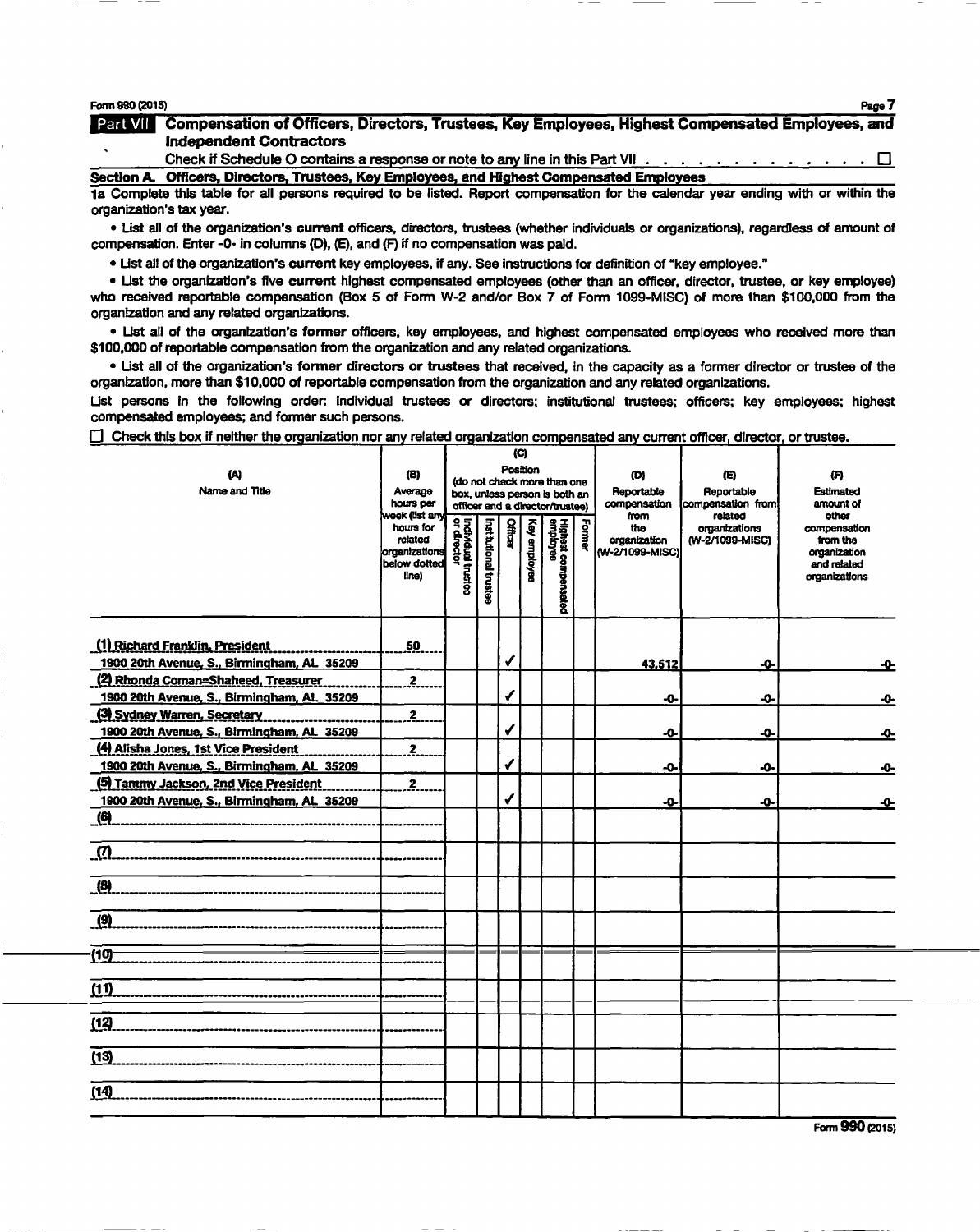| <b>Part VII</b> | Section A. Officers, Directors, Trustees, Key Employees, and Highest Compensated Employees (continued)                                                                                                                                                                                            |                                                                                                                                                                                                                                |                                   |                                   |          | (C)             |                                                                                                 |        |                                                                                               |                                             |     |                                                                                   |
|-----------------|---------------------------------------------------------------------------------------------------------------------------------------------------------------------------------------------------------------------------------------------------------------------------------------------------|--------------------------------------------------------------------------------------------------------------------------------------------------------------------------------------------------------------------------------|-----------------------------------|-----------------------------------|----------|-----------------|-------------------------------------------------------------------------------------------------|--------|-----------------------------------------------------------------------------------------------|---------------------------------------------|-----|-----------------------------------------------------------------------------------|
|                 | (A)<br>Name and title                                                                                                                                                                                                                                                                             | (B)<br>Average<br>hours per                                                                                                                                                                                                    |                                   |                                   | Position |                 | (do not check more than one<br>box, unless person is both an<br>officer and a director/trustee) |        | (D)<br>Reportable<br>compensation                                                             | (E)<br>Reportable<br>compensation from      |     | កោ<br>Estimated<br>amount of                                                      |
|                 |                                                                                                                                                                                                                                                                                                   | week (list anv<br>hours for<br>related<br>organizations<br>below dotted<br>lme)                                                                                                                                                | Individual trustee<br>or director | Institutional trustee             | Officer  | Κøγ<br>employee | Highest compensated<br>employee                                                                 | Former | from<br>the<br>organization<br>(W-2/1099-MISC)                                                | related<br>organizations<br>(W-2/1099-MISC) |     | other<br>compensation<br>from the<br>organization<br>and related<br>organizations |
| (15)            |                                                                                                                                                                                                                                                                                                   |                                                                                                                                                                                                                                |                                   |                                   |          |                 |                                                                                                 |        |                                                                                               |                                             |     |                                                                                   |
| (16)            |                                                                                                                                                                                                                                                                                                   |                                                                                                                                                                                                                                |                                   |                                   |          |                 |                                                                                                 |        |                                                                                               |                                             |     |                                                                                   |
| (17)            |                                                                                                                                                                                                                                                                                                   |                                                                                                                                                                                                                                |                                   |                                   |          |                 |                                                                                                 |        |                                                                                               |                                             |     |                                                                                   |
|                 |                                                                                                                                                                                                                                                                                                   |                                                                                                                                                                                                                                |                                   |                                   |          |                 |                                                                                                 |        |                                                                                               |                                             |     |                                                                                   |
| (19)            |                                                                                                                                                                                                                                                                                                   |                                                                                                                                                                                                                                |                                   |                                   |          |                 |                                                                                                 |        |                                                                                               |                                             |     |                                                                                   |
| (20)            |                                                                                                                                                                                                                                                                                                   |                                                                                                                                                                                                                                |                                   |                                   |          |                 |                                                                                                 |        |                                                                                               |                                             |     |                                                                                   |
| (21)            |                                                                                                                                                                                                                                                                                                   |                                                                                                                                                                                                                                |                                   |                                   |          |                 |                                                                                                 |        |                                                                                               |                                             |     |                                                                                   |
| (22)            |                                                                                                                                                                                                                                                                                                   |                                                                                                                                                                                                                                |                                   |                                   |          |                 |                                                                                                 |        |                                                                                               |                                             |     |                                                                                   |
| (23)            |                                                                                                                                                                                                                                                                                                   |                                                                                                                                                                                                                                |                                   |                                   |          |                 |                                                                                                 |        |                                                                                               |                                             |     |                                                                                   |
| (24)            |                                                                                                                                                                                                                                                                                                   |                                                                                                                                                                                                                                |                                   |                                   |          |                 |                                                                                                 |        |                                                                                               |                                             |     |                                                                                   |
| (25)            |                                                                                                                                                                                                                                                                                                   |                                                                                                                                                                                                                                |                                   |                                   |          |                 |                                                                                                 |        |                                                                                               |                                             |     |                                                                                   |
| 1Ь<br>c.        | Sub-total.<br>the contract of the contract of the contract of the contract of the contract of the contract of the contract of<br>Total from continuation sheets to Part VII, Section A                                                                                                            | and the contract of the contract of the contract of the contract of the contract of the contract of the contract of the contract of the contract of the contract of the contract of the contract of the contract of the contra |                                   | <b>Contract Contract Contract</b> |          |                 |                                                                                                 | ▶      | 43,512                                                                                        |                                             | -0- | -0-                                                                               |
| $\mathbf{z}$    | d Total (add lines 1b and 1c) $\ldots$ $\ldots$ $\ldots$ $\ldots$ $\ldots$ $\ldots$<br>Total number of individuals (including but not limited to those listed above) who received more than \$100,000 of<br>reportable compensation from the organization $\blacktriangleright$ $_{\mathsf{n/a}}$ |                                                                                                                                                                                                                                |                                   |                                   |          |                 |                                                                                                 | ▶      | 43,512                                                                                        |                                             | -0- | -0-                                                                               |
| з               | Did the organization list any former officer, director, or trustee, key employee, or highest compensated<br>employee on line 1a? If "Yes," complete Schedule J for such individual                                                                                                                |                                                                                                                                                                                                                                |                                   |                                   |          |                 |                                                                                                 |        |                                                                                               |                                             |     | Yes<br>No<br>3                                                                    |
| 4               | For any individual listed on line 1a, is the sum of reportable compensation and other compensation from the<br>organization and related organizations greater than \$150,000? If "Yes," complete Schedule J for such<br>individual .                                                              |                                                                                                                                                                                                                                |                                   |                                   |          |                 |                                                                                                 |        |                                                                                               |                                             |     |                                                                                   |
| 5               | Did any person listed on line 1a receive or accrue compensation from any unrelated organization or individual<br>for services rendered to the organization? If "Yes," complete Schedule J for such person                                                                                         |                                                                                                                                                                                                                                |                                   |                                   |          |                 |                                                                                                 |        |                                                                                               |                                             |     | 接票<br>5                                                                           |
|                 | <b>Section B. Independent Contractors</b>                                                                                                                                                                                                                                                         |                                                                                                                                                                                                                                |                                   |                                   |          |                 |                                                                                                 |        |                                                                                               |                                             |     |                                                                                   |
| 1               | Complete this table for your five highest compensated independent contractors that received more than \$100,000 of<br>compensation-from-the organization=Report-compensation for the calendar year ending with or within the organization sitax<br>year.                                          |                                                                                                                                                                                                                                |                                   |                                   |          |                 |                                                                                                 |        |                                                                                               |                                             |     |                                                                                   |
|                 | (A)<br>-Name and business address-                                                                                                                                                                                                                                                                |                                                                                                                                                                                                                                |                                   |                                   |          |                 |                                                                                                 |        | (B)<br>Description of services                                                                |                                             |     | (C)<br>Compensation <sup>-</sup>                                                  |
|                 |                                                                                                                                                                                                                                                                                                   |                                                                                                                                                                                                                                |                                   |                                   |          |                 |                                                                                                 |        |                                                                                               |                                             |     |                                                                                   |
|                 |                                                                                                                                                                                                                                                                                                   |                                                                                                                                                                                                                                |                                   |                                   |          |                 |                                                                                                 |        |                                                                                               |                                             |     |                                                                                   |
|                 |                                                                                                                                                                                                                                                                                                   |                                                                                                                                                                                                                                |                                   |                                   |          |                 |                                                                                                 |        | Total number of independent contractors (including but not limited to those listed above) who |                                             |     |                                                                                   |

Form 990 (2015)

- -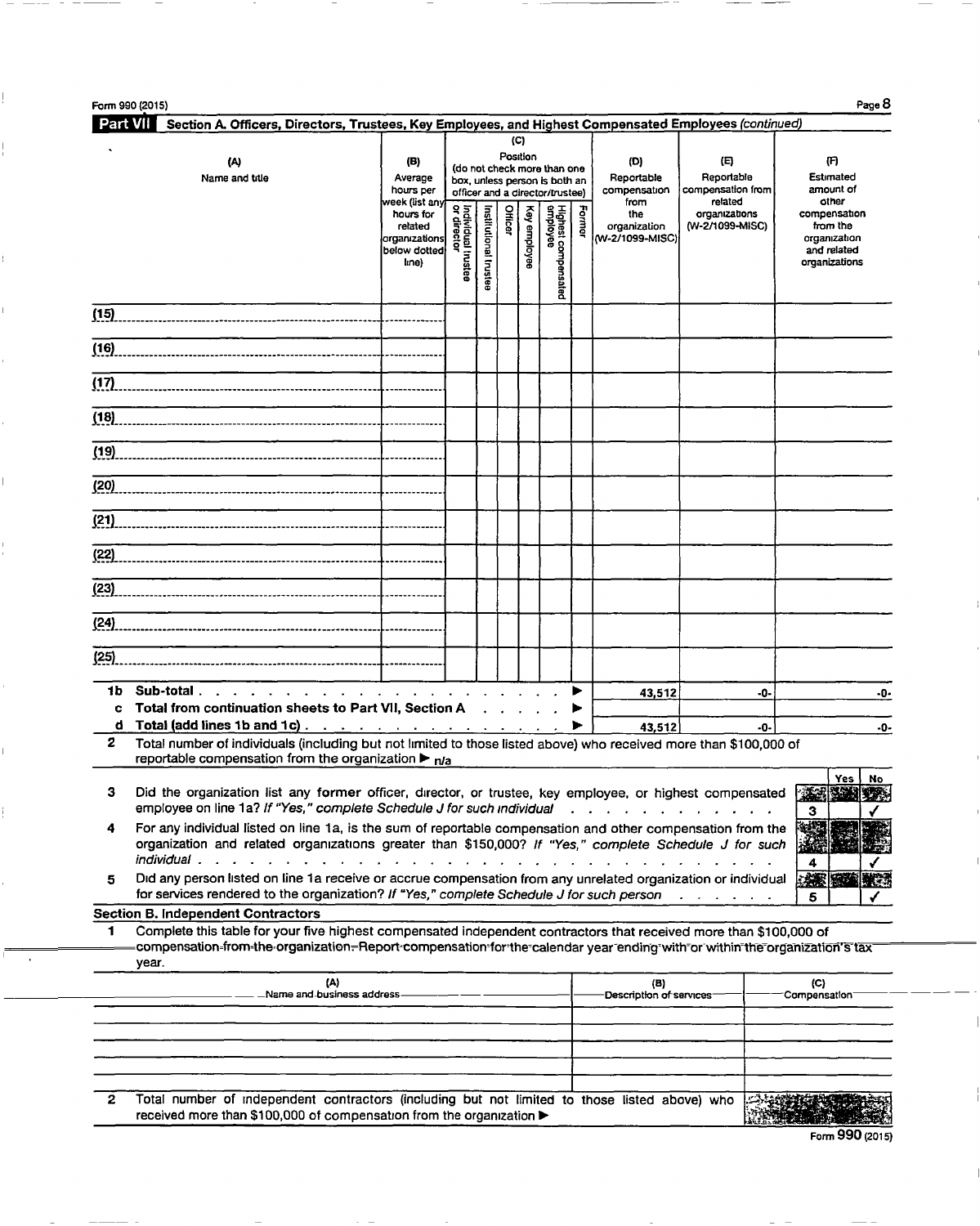| Form 990 (2015) | Page 5 |  |
|-----------------|--------|--|
| $-$             |        |  |

Part VIII Statement of Revenue

|                                                           |        | Check if Schedule O contains a response or note to any line in this Part VIII |                                                                                                                                                                                                                                                |                                                                       |                      |                                                    |                                           |                                                                  |
|-----------------------------------------------------------|--------|-------------------------------------------------------------------------------|------------------------------------------------------------------------------------------------------------------------------------------------------------------------------------------------------------------------------------------------|-----------------------------------------------------------------------|----------------------|----------------------------------------------------|-------------------------------------------|------------------------------------------------------------------|
|                                                           |        |                                                                               |                                                                                                                                                                                                                                                |                                                                       | (A)<br>Total revenue | (B)<br>Related or<br>exempt<br>function<br>revenue | $(C)$<br>Unrelated<br>business<br>revenue | (D)<br>Revenue<br>excluded from tax<br>under sections<br>512-514 |
|                                                           | 1а     | Federated campaigns                                                           | 1a                                                                                                                                                                                                                                             |                                                                       |                      |                                                    |                                           |                                                                  |
|                                                           | b      | Membership dues                                                               | 1 <sub>b</sub>                                                                                                                                                                                                                                 | 297,779                                                               |                      |                                                    |                                           |                                                                  |
|                                                           | c      | Fundraising events                                                            | 1 <sub>c</sub>                                                                                                                                                                                                                                 |                                                                       |                      |                                                    |                                           |                                                                  |
|                                                           | d      | Related organizations                                                         | 1d                                                                                                                                                                                                                                             |                                                                       |                      |                                                    |                                           |                                                                  |
|                                                           | е      | Government grants (contributions)                                             | 1e                                                                                                                                                                                                                                             |                                                                       |                      |                                                    |                                           |                                                                  |
|                                                           | f      | All other contributions, gifts, grants,                                       |                                                                                                                                                                                                                                                |                                                                       |                      |                                                    |                                           |                                                                  |
|                                                           |        | and similar amounts not included above                                        | 1f                                                                                                                                                                                                                                             |                                                                       |                      |                                                    |                                           |                                                                  |
|                                                           |        | Noncash contributions included in lines 1a-1f: \$                             |                                                                                                                                                                                                                                                | 76,101                                                                |                      |                                                    |                                           |                                                                  |
| Contributions, Gifts, Grants<br>and Other Similar Amounts | g<br>h | Total. Add lines $1a-1f$                                                      |                                                                                                                                                                                                                                                |                                                                       |                      |                                                    |                                           |                                                                  |
|                                                           |        |                                                                               |                                                                                                                                                                                                                                                | <b>Business Code</b>                                                  | 373,880              |                                                    |                                           |                                                                  |
| Program Service Revenue                                   | 2а     |                                                                               |                                                                                                                                                                                                                                                |                                                                       |                      |                                                    |                                           |                                                                  |
|                                                           | b      |                                                                               |                                                                                                                                                                                                                                                |                                                                       |                      |                                                    |                                           |                                                                  |
|                                                           | C      |                                                                               |                                                                                                                                                                                                                                                |                                                                       |                      |                                                    |                                           |                                                                  |
|                                                           | d      |                                                                               |                                                                                                                                                                                                                                                |                                                                       |                      |                                                    |                                           |                                                                  |
|                                                           |        |                                                                               |                                                                                                                                                                                                                                                |                                                                       |                      |                                                    |                                           |                                                                  |
|                                                           |        |                                                                               |                                                                                                                                                                                                                                                |                                                                       |                      |                                                    |                                           |                                                                  |
|                                                           | f      | All other program service revenue.                                            |                                                                                                                                                                                                                                                |                                                                       |                      |                                                    |                                           |                                                                  |
|                                                           | g<br>3 | Total. Add lines 2a-2f<br>Investment income (including dividends, interest,   |                                                                                                                                                                                                                                                | ►                                                                     | -0-                  |                                                    |                                           |                                                                  |
|                                                           |        | and other similar amounts)                                                    |                                                                                                                                                                                                                                                |                                                                       |                      |                                                    |                                           |                                                                  |
|                                                           |        |                                                                               |                                                                                                                                                                                                                                                | $\cdots$ $\blacktriangleright$                                        | 2                    |                                                    |                                           |                                                                  |
|                                                           | 4      | Income from investment of tax-exempt bond proceeds >                          |                                                                                                                                                                                                                                                |                                                                       |                      |                                                    |                                           |                                                                  |
|                                                           | 5      | Royalties                                                                     | $\mathcal{A}$ . The contribution of the contribution of the contribution of the contribution of the contribution of the contribution of the contribution of the contribution of the contribution of the contribution of the contri<br>$0$ Real | (ii) Personal                                                         |                      |                                                    |                                           |                                                                  |
|                                                           |        |                                                                               |                                                                                                                                                                                                                                                |                                                                       |                      |                                                    |                                           |                                                                  |
|                                                           | ба     | Gross rents<br>$\sim$                                                         |                                                                                                                                                                                                                                                |                                                                       |                      |                                                    |                                           |                                                                  |
|                                                           | b      | Less: rental expenses                                                         |                                                                                                                                                                                                                                                |                                                                       |                      |                                                    |                                           |                                                                  |
|                                                           | C      | Rental income or (loss)                                                       |                                                                                                                                                                                                                                                |                                                                       |                      |                                                    |                                           |                                                                  |
|                                                           | d      | Net rental income or (loss)                                                   | (i) Secunties                                                                                                                                                                                                                                  | ▶<br>$\mathbf{u} = \mathbf{u} + \mathbf{u} + \mathbf{u} + \mathbf{u}$ |                      |                                                    |                                           |                                                                  |
|                                                           | 7a     | Gross amount from sales of<br>assets other than inventory                     |                                                                                                                                                                                                                                                | (ii) Other                                                            |                      |                                                    |                                           |                                                                  |
|                                                           | b      | Less: cost or other basis                                                     |                                                                                                                                                                                                                                                |                                                                       |                      |                                                    |                                           |                                                                  |
|                                                           |        | and sales expenses.                                                           |                                                                                                                                                                                                                                                |                                                                       |                      |                                                    |                                           |                                                                  |
|                                                           | c      | Gain or (loss).                                                               |                                                                                                                                                                                                                                                |                                                                       |                      |                                                    |                                           |                                                                  |
|                                                           | d      | Net gain or (loss)                                                            | $\mathbf{r}$ and $\mathbf{r}$ and $\mathbf{r}$ and $\mathbf{r}$                                                                                                                                                                                | ▶                                                                     |                      |                                                    |                                           |                                                                  |
|                                                           |        |                                                                               |                                                                                                                                                                                                                                                |                                                                       |                      |                                                    |                                           |                                                                  |
| Revenue                                                   | 8a     | Gross income from fundraising                                                 |                                                                                                                                                                                                                                                |                                                                       |                      |                                                    |                                           |                                                                  |
|                                                           |        | events (not including \$                                                      |                                                                                                                                                                                                                                                |                                                                       |                      |                                                    |                                           |                                                                  |
|                                                           |        | of contributions reported on line 1c).                                        |                                                                                                                                                                                                                                                |                                                                       |                      |                                                    |                                           |                                                                  |
|                                                           |        | See Part IV, line $18 \cdot \cdot \cdot \cdot \cdot$                          | a                                                                                                                                                                                                                                              |                                                                       |                      |                                                    |                                           |                                                                  |
| <b>Other</b>                                              | b      | Less: direct expenses                                                         | b                                                                                                                                                                                                                                              |                                                                       |                      |                                                    |                                           |                                                                  |
|                                                           | c      | Net income or (loss) from fundraising events                                  |                                                                                                                                                                                                                                                | ▶                                                                     |                      |                                                    |                                           |                                                                  |
|                                                           |        | 9a Gross income from gaming activities.                                       |                                                                                                                                                                                                                                                |                                                                       |                      |                                                    |                                           |                                                                  |
|                                                           |        | See Part IV, line 19 a                                                        |                                                                                                                                                                                                                                                |                                                                       |                      |                                                    |                                           |                                                                  |
|                                                           | b      | Less: direct expenses                                                         | ЪJ                                                                                                                                                                                                                                             |                                                                       |                      |                                                    |                                           |                                                                  |
|                                                           |        | c Net income or (loss) from gaming activities $\overline{\phantom{a}}$ .      |                                                                                                                                                                                                                                                |                                                                       |                      |                                                    |                                           |                                                                  |
|                                                           |        | -10a-Gross-sales--of--inventory--less-                                        |                                                                                                                                                                                                                                                |                                                                       |                      |                                                    |                                           |                                                                  |
|                                                           |        | returns and allowances                                                        | $\cdot$ $\cdot$ al                                                                                                                                                                                                                             |                                                                       |                      |                                                    |                                           |                                                                  |
|                                                           |        | <b>b</b> Less: cost of goods sold                                             | $\mathbf{b}$                                                                                                                                                                                                                                   |                                                                       |                      |                                                    |                                           |                                                                  |
|                                                           |        | $c-$ Net-income or (loss) from sales of inventory $-\rightarrow$              |                                                                                                                                                                                                                                                |                                                                       |                      |                                                    |                                           |                                                                  |
|                                                           |        | Miscellaneous Revenue                                                         |                                                                                                                                                                                                                                                | <b>Business Code</b>                                                  |                      |                                                    |                                           |                                                                  |
|                                                           | 11a    |                                                                               |                                                                                                                                                                                                                                                |                                                                       |                      |                                                    |                                           |                                                                  |
|                                                           | b      |                                                                               |                                                                                                                                                                                                                                                |                                                                       |                      |                                                    |                                           |                                                                  |
|                                                           | c      |                                                                               |                                                                                                                                                                                                                                                |                                                                       |                      |                                                    |                                           |                                                                  |
|                                                           | d      | All other revenue                                                             |                                                                                                                                                                                                                                                |                                                                       |                      |                                                    |                                           |                                                                  |
|                                                           | е      | Total. Add lines 11a-11d                                                      |                                                                                                                                                                                                                                                | ►                                                                     |                      |                                                    |                                           |                                                                  |
|                                                           | 12.    |                                                                               |                                                                                                                                                                                                                                                |                                                                       | 373,882              |                                                    |                                           |                                                                  |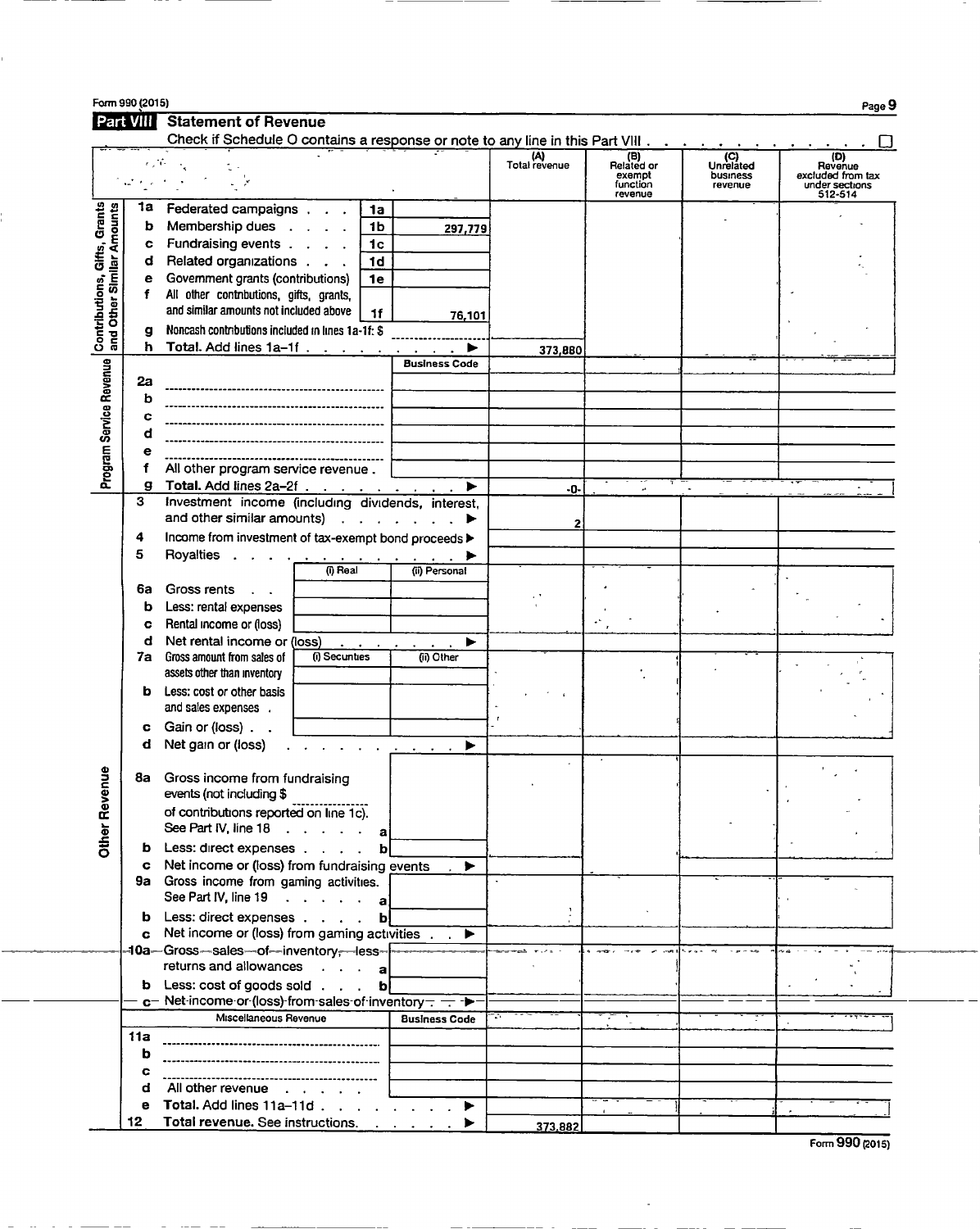Form 990 (2015)

|              | <b>Paintiful Statement of Functional Expenses</b><br>Section 501(c)(3) and 501(c)(4) organizations must complete all columns. All other organizations must complete column (A).                                                                                        |                       |                                    |                                                      |                                |
|--------------|------------------------------------------------------------------------------------------------------------------------------------------------------------------------------------------------------------------------------------------------------------------------|-----------------------|------------------------------------|------------------------------------------------------|--------------------------------|
|              | Check if Schedule O contains a response or note to any line in this Part IX                                                                                                                                                                                            |                       |                                    |                                                      | □                              |
|              | Do not include amounts reported on lines 6b, 7b,<br>8b, 9b, and 10b of Part VIII.                                                                                                                                                                                      | (A)<br>Total expenses | (B)<br>Program service<br>expenses | $\overline{C}$<br>Management and<br>general expenses | (D)<br>Fundraising<br>expenses |
| $\mathbf{1}$ | Grants and other assistance to domestic organizations<br>and domestic governments. See Part IV, line 21                                                                                                                                                                |                       |                                    |                                                      |                                |
| 2            | Grants and other assistance to domestic<br>individuals. See Part IV, line 22                                                                                                                                                                                           |                       |                                    |                                                      |                                |
| з            | Grants and other assistance to foreign<br>organizations, foreign governments, and foreign<br>individuals. See Part IV, lines 15 and 16                                                                                                                                 |                       |                                    |                                                      |                                |
| 4<br>5       | Benefits paid to or for members<br>Compensation of current officers, directors,<br>trustees, and key employees                                                                                                                                                         | 47,034                |                                    |                                                      |                                |
| 6            | Compensation not included above, to disqualified<br>persons (as defined under section 4958(f)(1)) and<br>persons described in section 4958(c)(3)(B)                                                                                                                    |                       |                                    |                                                      |                                |
| 7<br>8       | Other salaries and wages<br><b><i>Contract Contract Artist</i></b><br>Pension plan accruals and contributions (include<br>section 401(k) and 403(b) employer contributions)                                                                                            | 55,492                |                                    |                                                      |                                |
| 9            | Other employee benefits                                                                                                                                                                                                                                                | 11,306                |                                    |                                                      |                                |
| 10           | Payroll taxes                                                                                                                                                                                                                                                          | 8,155                 |                                    |                                                      |                                |
| 11           | Fees for services (non-employees):                                                                                                                                                                                                                                     |                       |                                    |                                                      |                                |
| а            | Management                                                                                                                                                                                                                                                             |                       |                                    |                                                      |                                |
| b            | Legal $\cdots$ $\cdots$ $\cdots$ $\cdots$ $\cdots$<br>Accounting                                                                                                                                                                                                       | 20,000                |                                    |                                                      |                                |
| c<br>d       | Lobbying                                                                                                                                                                                                                                                               | 3.000                 |                                    |                                                      |                                |
| е            | Professional fundraising services. See Part IV, line 17                                                                                                                                                                                                                |                       |                                    |                                                      |                                |
| f            | Investment management fees                                                                                                                                                                                                                                             |                       |                                    |                                                      |                                |
| g            | Other. (If line 11g amount exceeds 10% of line 25, column<br>$(A)$ amount, list line 11g expenses on Schedule O $)$ .                                                                                                                                                  |                       |                                    |                                                      |                                |
| 12           | Advertising and promotion                                                                                                                                                                                                                                              |                       |                                    |                                                      |                                |
| 13           | Office expenses<br>and the second contract of the                                                                                                                                                                                                                      | 22,777                |                                    |                                                      |                                |
| 14           | Information technology                                                                                                                                                                                                                                                 |                       |                                    |                                                      |                                |
| 15           | Royalties                                                                                                                                                                                                                                                              |                       |                                    |                                                      |                                |
| 16           | Occupancy                                                                                                                                                                                                                                                              | 7,416                 |                                    |                                                      |                                |
| 17           | Travel                                                                                                                                                                                                                                                                 | 16,370                |                                    |                                                      |                                |
| 18           | Payments of travel or entertainment expenses<br>for any federal, state, or local public officials                                                                                                                                                                      |                       |                                    |                                                      |                                |
| 19<br>20     | Conferences, conventions, and meetings                                                                                                                                                                                                                                 |                       |                                    |                                                      |                                |
| 21           | Interest<br>Payments to affiliates                                                                                                                                                                                                                                     |                       |                                    |                                                      |                                |
| 22           | Depreciation, depletion, and amortization.                                                                                                                                                                                                                             | 120,543               |                                    |                                                      |                                |
| 23           | Insurance                                                                                                                                                                                                                                                              | 1,061                 |                                    |                                                      |                                |
| 24           | Other expenses. Itemize expenses not covered                                                                                                                                                                                                                           |                       |                                    |                                                      |                                |
|              | above (List miscellaneous expenses in line 24e. If                                                                                                                                                                                                                     |                       |                                    |                                                      |                                |
|              | line 24e amount exceeds 10% of line 25, column                                                                                                                                                                                                                         |                       |                                    |                                                      |                                |
|              | (A)-amount,-list-line 24e expenses on Schedule O.)-                                                                                                                                                                                                                    |                       |                                    |                                                      |                                |
| a            | Membership Growth                                                                                                                                                                                                                                                      | 64,242                |                                    |                                                      |                                |
| b            | ------<br>Service Charges<br>Donations-                                                                                                                                                                                                                                | 3,429                 |                                    |                                                      |                                |
| c<br>d       |                                                                                                                                                                                                                                                                        | 535                   |                                    |                                                      |                                |
| е            | All other expenses                                                                                                                                                                                                                                                     |                       |                                    |                                                      |                                |
| 25           | Total functional expenses. Add lines 1 through 24e                                                                                                                                                                                                                     |                       |                                    |                                                      |                                |
| 26           | Joint costs. Complete this line only if the<br>organization reported in column (B) joint costs<br>from a combined educational campaign and<br>fundraising solicitation. Check here $\blacktriangleright \Box$ if<br>following SOP 98-2 (ASC 958-720) $\qquad \qquad$ . | 381,360               |                                    |                                                      |                                |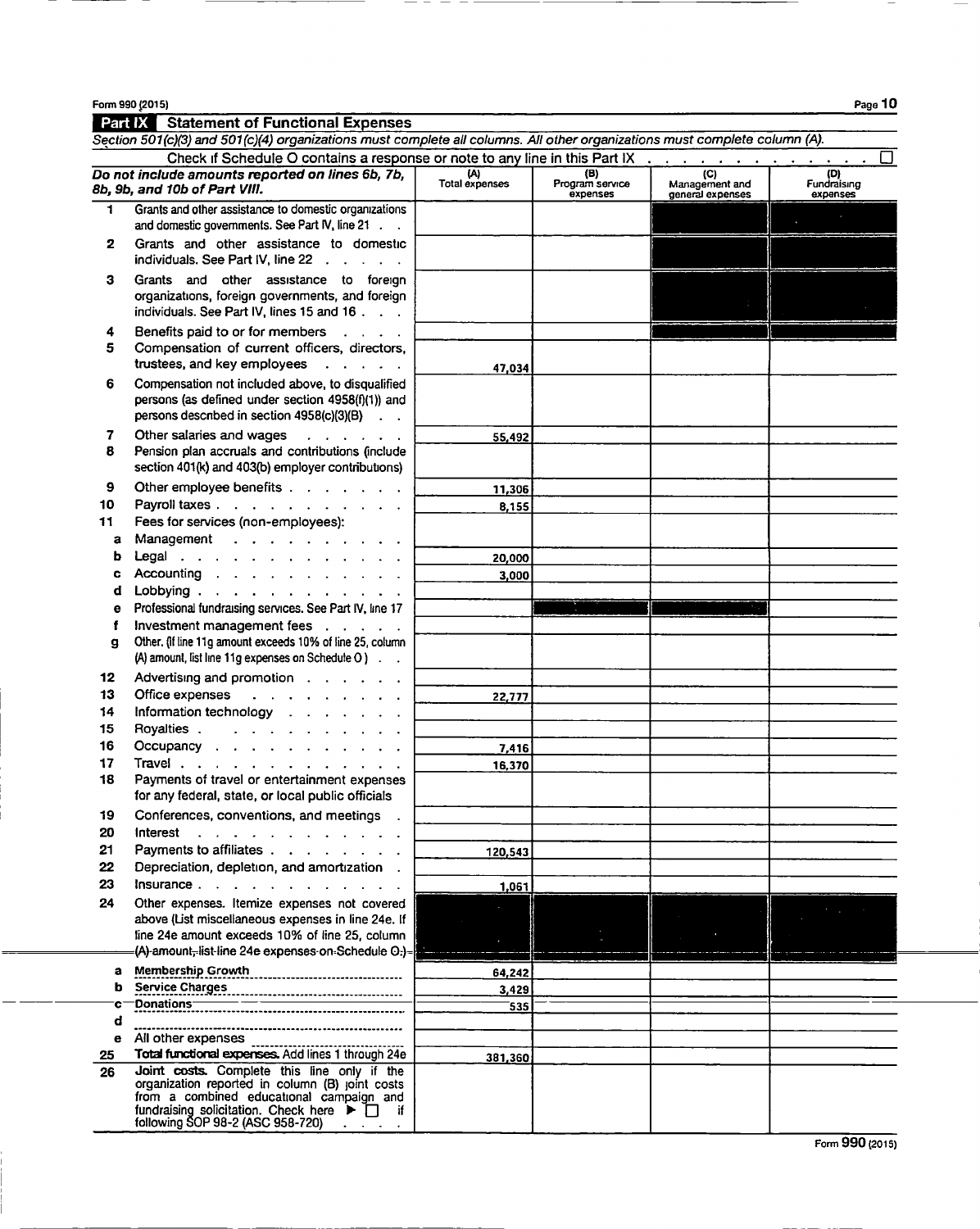Form 990 12015) Page 11

 $\overline{\phantom{a}}$  $\overline{\phantom{a}}$ 

|                             | Part X     | <b>Balance Sheet</b>                                                                                                                                                                                                                                                                                                                   |                          |                         |                    |
|-----------------------------|------------|----------------------------------------------------------------------------------------------------------------------------------------------------------------------------------------------------------------------------------------------------------------------------------------------------------------------------------------|--------------------------|-------------------------|--------------------|
|                             |            | Check if Schedule O contains a response or note to any line in this Part X                                                                                                                                                                                                                                                             |                          |                         |                    |
|                             |            |                                                                                                                                                                                                                                                                                                                                        | (A)<br>Beginning of year |                         | (B)<br>End of year |
|                             | 1          | Cash-non-interest-bearing                                                                                                                                                                                                                                                                                                              | 7,587                    | $\mathbf{1}$            | 761                |
|                             | 2          | Savings and temporary cash investments                                                                                                                                                                                                                                                                                                 | -0-                      | $\mathbf{2}$            | -0-                |
|                             | 3          | Pledges and grants receivable, net                                                                                                                                                                                                                                                                                                     | -0-                      | $\mathbf{3}$            | -0-                |
|                             | 4          | Accounts receivable, net referred and referred and referred and referred and referred and referred and referred and reference and referred and referred and referred and referred and referred and referred and referred and r                                                                                                         | -0-'                     | 4                       | -ዑ-                |
|                             | 5          | Loans and other receivables from current and former officers, directors,<br>trustees, key employees, and highest compensated employees.                                                                                                                                                                                                |                          |                         |                    |
|                             |            | Complete Part II of Schedule L.                                                                                                                                                                                                                                                                                                        | -0-                      | 5                       | -0-                |
|                             | 6          | Loans and other receivables from other disqualified persons (as defined under section<br>4958(f)(1)), persons described in section 4958(c)(3)(B), and contributing employers and<br>sponsoring organizations of section 501(c)(9) voluntary employees' beneficiary<br>organizations (see instructions). Complete Part II of Schedule L |                          |                         |                    |
| Assets                      |            |                                                                                                                                                                                                                                                                                                                                        | -0-                      | 6                       | -0-                |
|                             | 7<br>8     | Notes and loans receivable, net                                                                                                                                                                                                                                                                                                        | 1,200                    | $\overline{\mathbf{z}}$ | 1,200              |
|                             | 9          | Inventories for sale or use with a state of the state of the state of the state of the state of the state of the state of the state of the state of the state of the state of the state of the state of the state of the state<br>Prepaid expenses and deferred charges                                                                | -0-                      | 8<br>$\mathbf{9}$       | -0-                |
|                             | <b>10a</b> | Land, buildings, and equipment: cost or                                                                                                                                                                                                                                                                                                | -0-                      |                         | -0-                |
|                             |            | other basis. Complete Part VI of Schedule D<br>10a                                                                                                                                                                                                                                                                                     |                          |                         |                    |
|                             | b          | 10b<br>Less: accumulated depreciation                                                                                                                                                                                                                                                                                                  | $-0-$                    | l 10c                   | -0-                |
|                             | 11         | Investments-publicly traded securities<br><b>Contract Contract Contract Contract Contract Contract Contract Contract Contract Contract Contract Contract Contract Contract Contract Contract Contract Contract Contract Contract Contract Contract Contract Contract Contr</b>                                                         | -0-                      | 11                      | -0-                |
|                             | 12         | Investments-other securities. See Part IV, line 11                                                                                                                                                                                                                                                                                     | -0-                      | 12                      | -0-                |
|                             | 13         | Investments-program-related. See Part IV, line 11                                                                                                                                                                                                                                                                                      | -0-                      | 13                      | -0-                |
|                             | 14         | Intangible assets in the contract of the contract of the contract of the contract of the contract of the contract of the contract of the contract of the contract of the contract of the contract of the contract of the contr                                                                                                         | -0-                      | 14                      | -0-                |
|                             | 15         | Other assets. See Part IV, line 11                                                                                                                                                                                                                                                                                                     | -0-                      | 15                      | -0-                |
|                             | 16         | Total assets. Add lines 1 through 15 (must equal line 34)                                                                                                                                                                                                                                                                              | 8,787                    | 16                      | 1,961              |
|                             | 17         |                                                                                                                                                                                                                                                                                                                                        | 205 l                    | 17                      | 857                |
|                             | 18         |                                                                                                                                                                                                                                                                                                                                        | $-0-$                    | 18                      | -0-                |
|                             | 19         | Deferred revenue by contact the contact of the contact of the contact of the contact of the contact of the contact of the contact of the contact of the contact of the contact of the contact of the contact of the contact of                                                                                                         | -0-                      | 19                      | -0-                |
|                             | 20<br>21   | Tax-exempt bond liabilities                                                                                                                                                                                                                                                                                                            | -0-                      | 20                      | -0-                |
|                             |            | Escrow or custodial account liability. Complete Part IV of Schedule D.                                                                                                                                                                                                                                                                 | -0-                      | 21                      | -0-                |
| Liabilities                 | 22         | Loans and other payables to current and former officers, directors,<br>trustees, key employees, highest compensated employees, and<br>disqualified persons. Complete Part II of Schedule Lewisser Lewisser                                                                                                                             |                          |                         |                    |
|                             | 23         | Secured mortgages and notes payable to unrelated third parties                                                                                                                                                                                                                                                                         | -0-                      | 22<br>23                | -0-                |
|                             | 24         | Unsecured notes and loans payable to unrelated third parties                                                                                                                                                                                                                                                                           | -0-<br>-0-1              | 24                      | -0-                |
|                             | 25         | Other liabilities (including federal income tax, payables to related third<br>parties, and other liabilities not included on lines 17-24). Complete Part X                                                                                                                                                                             |                          |                         | -0-                |
|                             |            | of Schedule D $\ldots$ $\ldots$ $\ldots$<br>$\mathbf{r} = \mathbf{r} - \mathbf{r}$ . The set of the set of the set of the set of the set of the set of the set of the set of the set of the set of the set of the set of the set of the set of the set of the set of the set of the set o                                              | -0-1                     | 25                      | -0-                |
|                             | 26         | Total liabilities. Add lines 17 through 25<br>لوا ما روایت است. و است به این است                                                                                                                                                                                                                                                       |                          | $205$ 26                |                    |
|                             |            | Organizations that follow SFAS 117 (ASC 958), check here $\blacktriangleright$ 7 and<br>complete lines 27 through 29, and lines 33 and 34.                                                                                                                                                                                             |                          |                         |                    |
|                             | 27         | Unrestricted net assets (enterprise and enterprise of the contract of the contract of the contract of the contract of the contract of the contract of the contract of the contract of the contract of the contract of the cont                                                                                                         | 8,582                    | 27                      | 1,104              |
|                             | 28         | Temporarily restricted net assets                                                                                                                                                                                                                                                                                                      | -0-                      | 28                      | -0-                |
|                             | 29         | Permanently restricted net assets                                                                                                                                                                                                                                                                                                      | -0-                      | 29                      | -0-                |
| Net Assets or Fund Balances |            | Organizations that do not follow SFAS 117 (ASC 958), check here > and                                                                                                                                                                                                                                                                  |                          |                         |                    |
|                             |            | complete lines 30 through 34.                                                                                                                                                                                                                                                                                                          |                          |                         |                    |
|                             | -30-       | Capital stock or trust principal, or current funds contact to the control of                                                                                                                                                                                                                                                           |                          | -30.                    |                    |
|                             | 31<br>32   | Paid-in or capital surplus, or land, building, or equipment fund<br>Retained earnings, endowment, accumulated income, or other funds.                                                                                                                                                                                                  |                          | 31                      |                    |
|                             | $33 -$     | Total net assets or fund balances                                                                                                                                                                                                                                                                                                      |                          | 32                      |                    |
|                             | 34         | Total liabilities and net assets/fund balances in the contract of the contract of the line of the line of the line of the line of the line of the line of the line of the line of the line of the line of the line of the line                                                                                                         | 8,582<br>8,787           | 33<br>34                | 1,104<br>1.961     |
|                             |            |                                                                                                                                                                                                                                                                                                                                        |                          |                         |                    |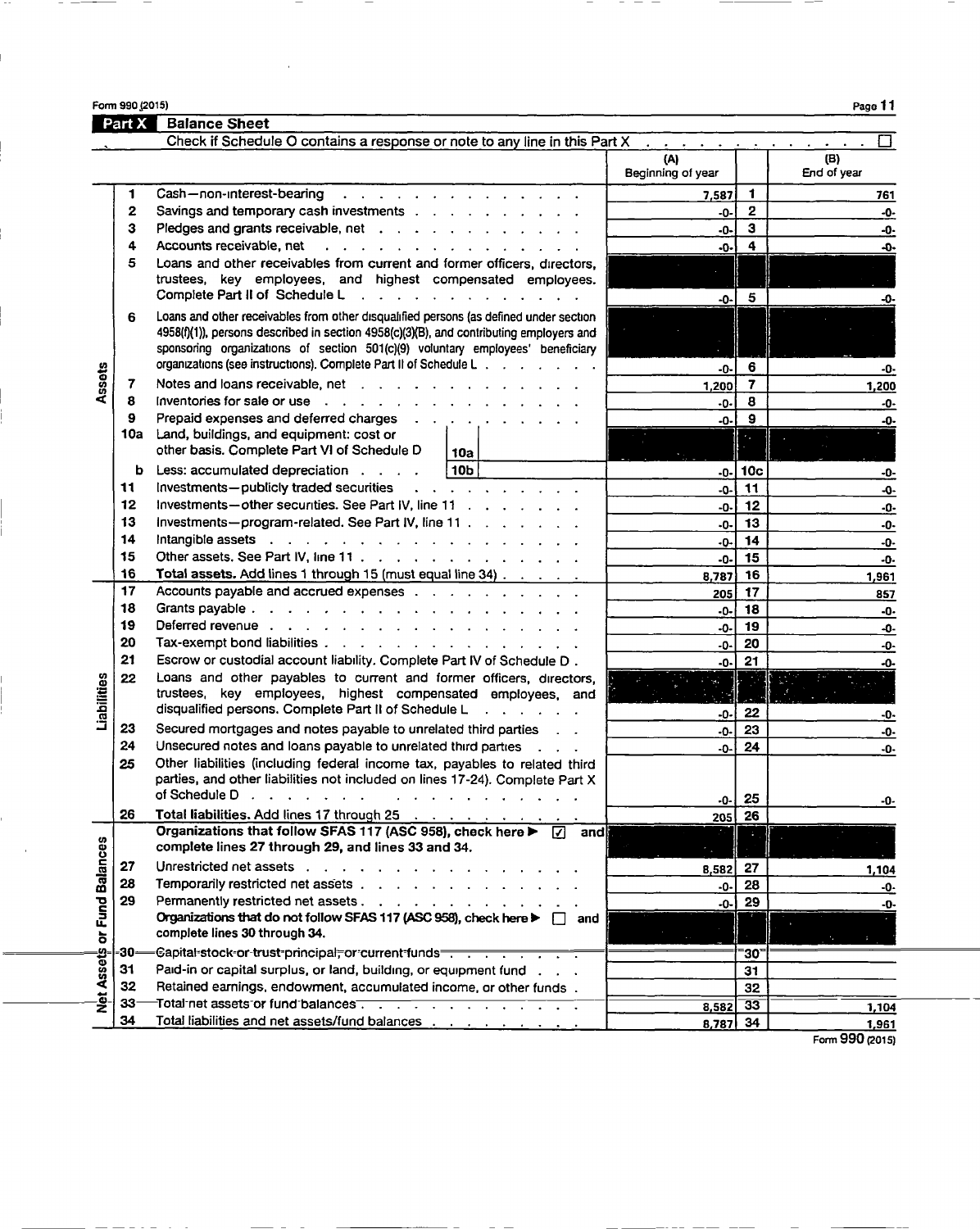|    | Form 990 (2015)                                                                                                                                                                                                                |                |                |            | Page 12   |
|----|--------------------------------------------------------------------------------------------------------------------------------------------------------------------------------------------------------------------------------|----------------|----------------|------------|-----------|
|    | <b>Part XI Reconciliation of Net Assets</b>                                                                                                                                                                                    |                |                |            |           |
|    | Check if Schedule O contains a response or note to any line in this Part XI $\cdots$                                                                                                                                           |                |                |            |           |
| 1  | Total revenue (must equal Part VIII, column (A), line 12)                                                                                                                                                                      |                |                |            | 373,882   |
| 2  | Total expenses (must equal Part IX, column (A), line 25) (as a contract of a contract of a contract of the contract of the contract of the contract of the contract of the contract of the contract of the contract of the con | $\mathbf{2}$   |                |            | 381,360   |
| 3  | Revenue less expenses. Subtract line 2 from line 1                                                                                                                                                                             | 3              |                |            | (7, 478)  |
| 4  | Net assets or fund balances at beginning of year (must equal Part X, line 33, column (A)).                                                                                                                                     | 4              |                |            | 8,582     |
| 5  |                                                                                                                                                                                                                                | 5              |                |            |           |
| 6  |                                                                                                                                                                                                                                | 6              |                |            |           |
| 7  | Investment expenses enterprise and a series and a series and a series of the series of the series of the series of the series of the series of the series of the series of the series of the series of the series of the serie | $\overline{z}$ |                |            |           |
| 8  |                                                                                                                                                                                                                                | 8              |                |            |           |
| 9  | Other changes in net assets or fund balances (explain in Schedule O)                                                                                                                                                           | 9              |                |            |           |
| 10 | Net assets or fund balances at end of year. Combine lines 3 through 9 (must equal Part X, line                                                                                                                                 |                |                |            |           |
|    |                                                                                                                                                                                                                                | 10             |                |            | 1,104     |
|    | <b>Part XII Financial Statements and Reporting</b>                                                                                                                                                                             |                |                |            |           |
|    | Check if Schedule O contains a response or note to any line in this Part XII                                                                                                                                                   |                |                |            |           |
|    |                                                                                                                                                                                                                                |                |                | <b>Yes</b> | <b>No</b> |
| 1  | Accounting method used to prepare the Form 990: $\boxtimes$ Cash $\Box$ Accrual<br>$\Box$ Other                                                                                                                                |                |                |            |           |
|    | If the organization changed its method of accounting from a prior year or checked "Other," explain in                                                                                                                          |                |                |            |           |
|    | Schedule O.                                                                                                                                                                                                                    |                |                |            |           |
| 2а | Were the organization's financial statements compiled or reviewed by an independent accountant?                                                                                                                                |                | 2a             |            |           |
|    | If "Yes," check a box below to indicate whether the financial statements for the year were compiled or                                                                                                                         |                |                |            |           |
|    | reviewed on a separate basis, consolidated basis, or both:                                                                                                                                                                     |                |                |            |           |
|    | $\Box$ Separate basis<br>□ Consolidated basis □ Both consolidated and separate basis                                                                                                                                           |                |                |            |           |
|    | b Were the organization's financial statements audited by an independent accountant?                                                                                                                                           |                | 2 <sub>b</sub> |            |           |
|    | If "Yes," check a box below to indicate whether the financial statements for the year were audited on a                                                                                                                        |                |                |            |           |
|    | separate basis, consolidated basis, or both:                                                                                                                                                                                   |                |                |            |           |
|    | □ Separate basis □ Consolidated basis □ Both consolidated and separate basis                                                                                                                                                   |                |                |            |           |
|    | c If "Yes" to line 2a or 2b, does the organization have a committee that assumes responsibility for oversight                                                                                                                  |                |                |            |           |
|    | of the audit, review, or compilation of its financial statements and selection of an independent accountant?                                                                                                                   |                | 2c             |            |           |
|    | If the organization changed either its oversight process or selection process during the tax year, explain in                                                                                                                  |                |                |            |           |
|    | Schedule O.                                                                                                                                                                                                                    |                |                |            |           |
|    | 3a As a result of a federal award, was the organization required to undergo an audit or audits as set forth in                                                                                                                 |                |                |            |           |
|    | the Single Audit Act and OMB Circular A-133?.                                                                                                                                                                                  |                | 3a             |            | ✓         |
| ь  | If "Yes," did the organization undergo the required audit or audits? If the organization did not undergo the                                                                                                                   |                |                |            |           |
|    | required audit or audits, explain why in Schedule O and describe any steps taken to undergo such audits.                                                                                                                       |                | 3 <sub>b</sub> |            |           |

 $\bar{\mathcal{A}}$ 

Form 990 (2015)

 $- -$